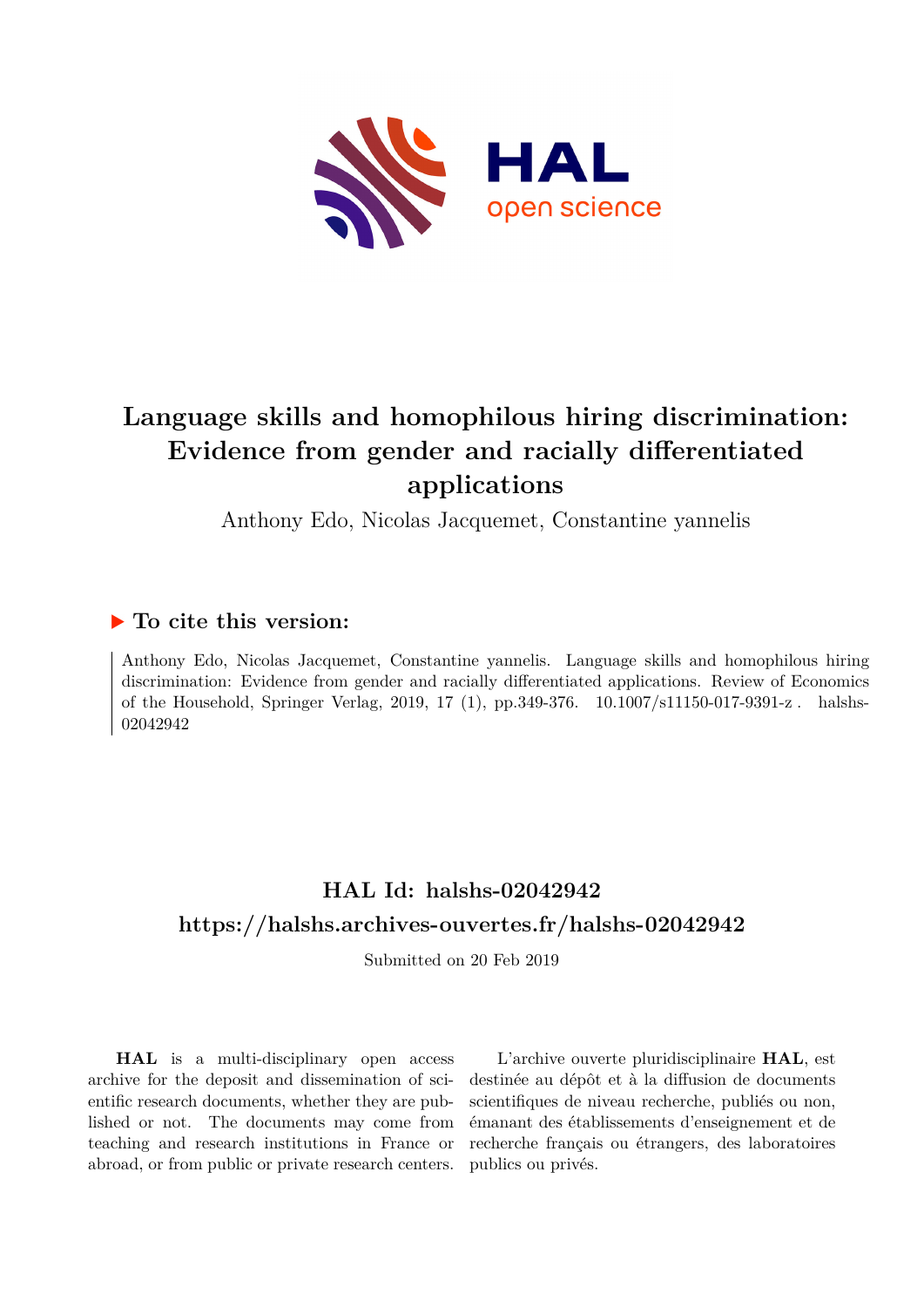# Language Skills and Homophilous Hiring Discrimination: Evidence from Gender- and Racially-Differentiated Applications<sup>∗</sup>

Anthony Edo<sup>†</sup> Nicolas Jacquemet<sup>‡</sup> Constantine Yannelis <sup>§</sup>

March 2019

#### Abstract

This paper investigates the importance of ethnic homophily in the hiring discrimination process. Our evidence comes from a correspondence test performed in France in which we use three different kinds of ethnic identification: French sounding names, North African sounding names, and "foreign" sounding names with no clear ethnic association. Within the groups of men and women, we show that all non-French applicants are equally discriminated against when compared to French applicants. Moreover, we find direct evidence of ethnic homophily: recruiters with European names are more likely to call back French named applicants. These results show the importance of favoritism for in-group members. To test for the effect of information about applicant's skills, we also add a signal related to language ability in all resumes sent to half the job offers. The design allows to uniquely identify the effect of the language signal by gender. Although the signal inclusion significantly reduces the discrimination against non-French females, it is much weaker for male minorities.

Keywords: Correspondence testing, Gender discrimination, Racial discrimination, Ethnic homophily, Language skills.

JEL Classification: J15, J64, J71.

<sup>∗</sup>Published in [Review of Economics of the Household,](https://link.springer.com/article/10.1007/s11150-017-9391-z) vol. 17(1), pp. 349-376. The paper previously circulated as [CES WP n](http://ideas.repec.org/p/hal/cesptp/halshs-00877458.html)◦ 13-58). We gratefully acknowledge David Neumark for sharing his data and estimation programs with us. We also thank Francis Bloch, Nick Bloom, Emmanuel Duguet, Christelle Dumas, Raquel Fernandez, Stéphane Gauthier, James Heckman, Shelly Lundberg, Muriel Niederle, Phillip Oreopoulos, Paolo Pin, Chris Taber, Marie-Anne Valfort as well as participants to various conferences and seminars for their thoughtful comments on the paper. We are grateful to the CEPREMAP for financial support. Nicolas Jacquemet acknowledges the Institut Universitaire de France for its support. Constantine Yannelis thanks the Alexander S. Onassis foundation for generous support.

<sup>†</sup>CEPII. 113 rue de Grenelle, 75007 Paris, France. <anthony.edo@cepii.fr>.

<sup>‡</sup>Paris School of Economics and University Paris 1 Panthéon-Sorbonne. Centre d'Economie de la Sorbonne, 106 Bd de l'hopital, 75013 Paris. [nicolas.jacquemet@univ-paris1.fr](mailto:nicolas.jacquemet@univ-paris1.fr)

<sup>§</sup>NYU Stern School of Business. 44 W. 4th Street, New York, NY 10012. [constantine.yannelis@stern.nyu.](constantine.yannelis@stern.nyu.edu) [edu](constantine.yannelis@stern.nyu.edu).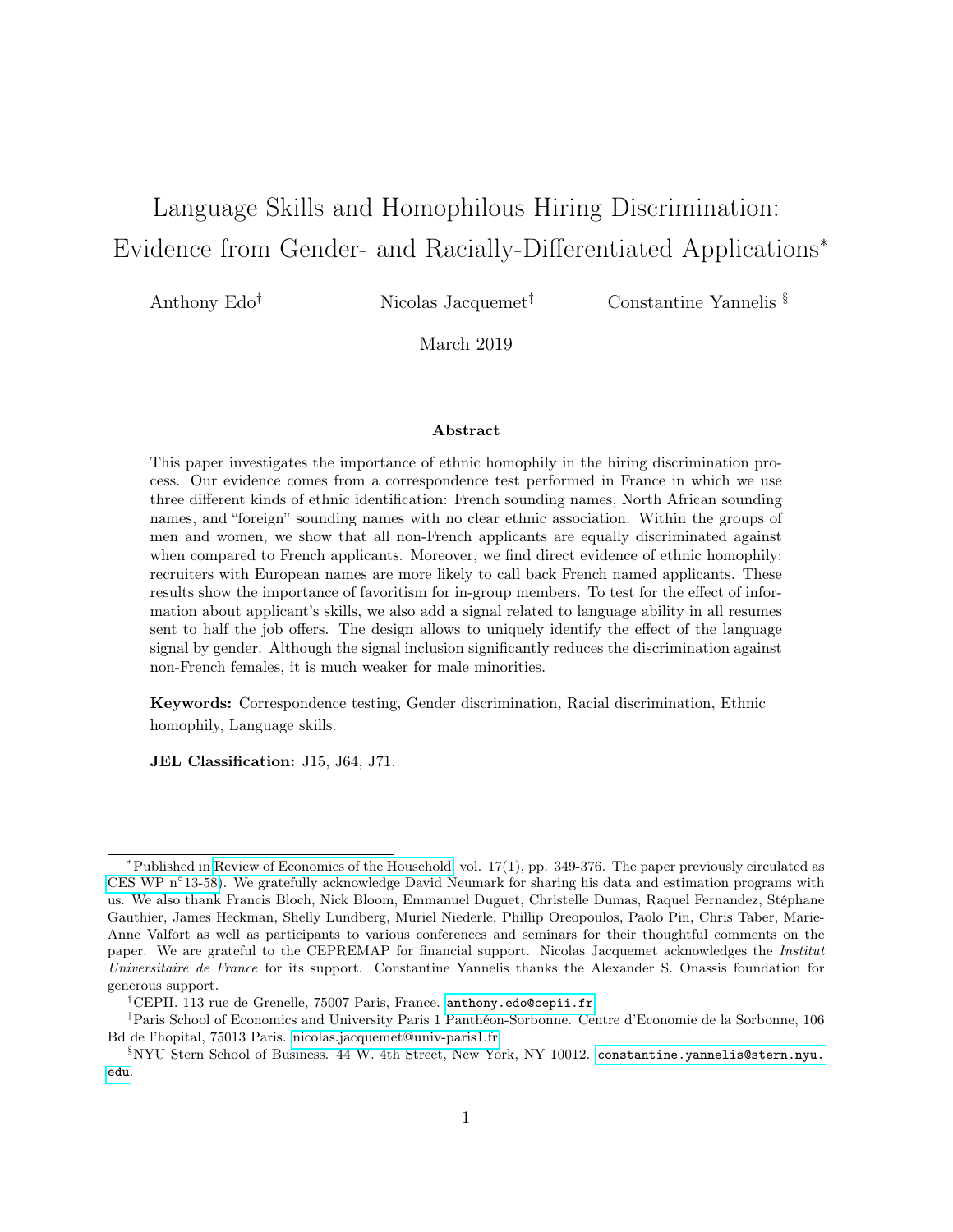## 1 Introduction

Homophily, the idea that people apply preferential treatment to similar individuals, has longstanding roots in both sociology (Lazarsfeld and Merton, 1954; Hamm, 2000; Mollica, Gray, and Treviño, 2003; Wimmer and Lewis, 2010) and psychology (Vigil and Venner, 2012). Although it has been successfully applied to marriage (Grossbard-Shechtman, 1993; Chiswick and Houseworth, 2011; Grossbard, Gimenez-Nadal, Molina, et al., 2014), friendship (Shrum, Cheek Jr, and MacD, 1988) and work relations (Lincoln and Miller, 1979; Ibarra, 1995), it has only recently been suggested as a source of discrimination (Stoll, Raphael, and Holzer, 2004; Giuliano, Levine, and Leonard, 2009). The aim of this paper is to test experimentally the extent of homophily in labor market discrimination, and to explore its mechanisms.

We test for homophily by comparing the disadvantage faced by clearly identified minorities, such as African-Americans in the US, to that faced by foreign applicants for whom no clear origin is identified by the employer. Our design follows Jacquemet and Yannelis (2012). We replicate the experiment in France, using North African applicants as a benchmark, and interact ethnicity and gender by using two sets of ethnically differentiated applications—one male, one female.<sup>1</sup> To test for the effect of enhanced information about language skills ability, we alter the resumes sent to half the job postings by adding language related extra activities or grades.

This paper has three main results. First, we find strong evidence of ethnic homophily in the French labor market—hiring discrimination is not directed toward specific ethnic groups, but rather arises due to a favoritism for in-group members.<sup>2</sup> Specifically, we find that non-French applicants—whether their specific minority group is identified or not—are equally disadvantaged as compared to French applicants. This result holds for the groups of men and women and whether or not a language skill signal is added in applications. Also, we directly observe a proxy for the ethnicity of recruiters and show that ethnic discrimination almost vanishes when the recruiters have a non-European origin.

Individuals can associate with similar individuals because of a preference for homogeneity through social or other conformity motives, or rather because they tend to share common characteristics that make communication, mutual trust and relationship formation easier (McPherson, Smith-Lovin, and Cook, 2001; Putnam, 2007). From an empirical point of view, one testable difference between the two explanations is that only the second one is sensitive to available information on applicants. Our second result is that discrimination is drastically reduced if a signal related to language skill abilities is included in the applications.

<sup>&</sup>lt;sup>1</sup>We control for the potentially confounding effect of religion (as documented by Adida, Laitin, and Valfort, 2010) by selecting foreign names that are not perceived as being Muslim.

<sup>&</sup>lt;sup>2</sup>We refer to homophily as workers from one group being favored over others from employers belonging to the same group. Some authors label this phenomenon "in group bias" (see, for example Currarini and Mengel, 2012), so as to distinguish unequal treatment behavior and self selection into groups. With some abuse of language, we only refer to homophily, since the two have similar empirical implications, at least in our setting.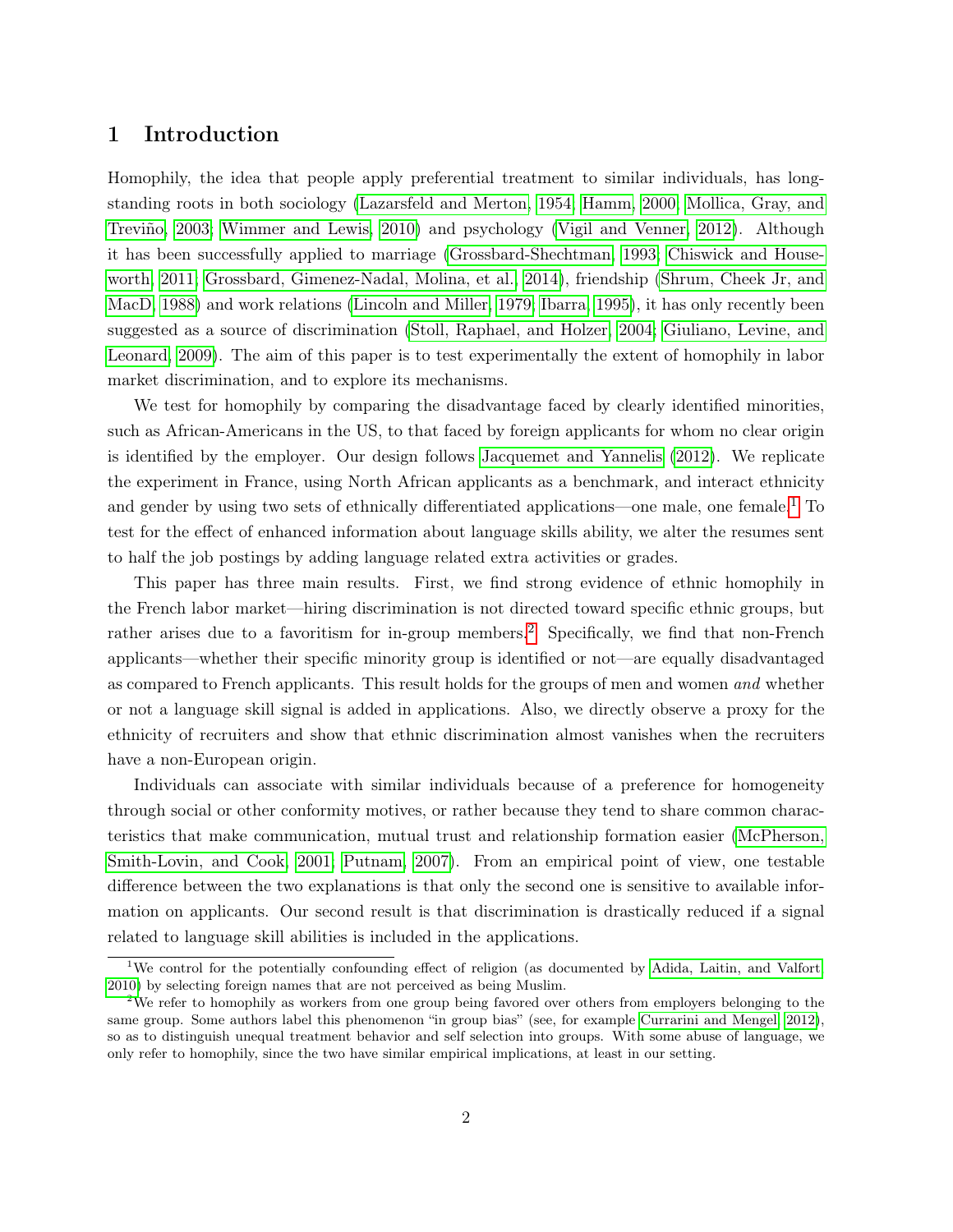Third, we find an asymmetric effect of the signal across gender groups. Contrary to the group of women, enhanced information does not change the level of hiring discrimination within the group of men. One interpretation is that information has nothing to do with males being discriminated against. Another one is that the lack of information driving ethnic homophily within the group of men is related to other productive characteristics than language skills. We also show that our results are robust to the heterogeneity of employer's and job's characteristics, as well as to potential bias that may arise due to differences in the distribution of the unobservable characteristics across the French and the non-French applicants (Heckman and Siegelman, 1993; Neumark, 2012).

The rest of this paper is organized as follows. The next section summarizes the existing literature on hiring discrimination, ethnic homophily and how to measure statistical discrimination. Section 3 describes our experimental design and its implementation in Paris and its suburbs. In Section 4, we provide the main results of the experiment. Section 5 shows that our results are robust to the bias induced by ethnic differences in the distribution of unobservables (Heckman and Siegelman, 1993). Section 6 concludes.

## 2 Ethnic Homophily as a source of discrimination

Several studies have shown the prevalence of discrimination against minority applicants, with discrimination ratios ranging from 1.3 to 1.7. This is the case in many countries with very diverse immigration and colonial histories—United States (Bertrand and Mullainathan, 2004), Canada (Oreopoulos, 2011), Australia (Booth, Leigh, and Varganova, 2012), Sweden (Carlsson and Rooth, 2007), France (Duguet, Leandri, L'Horty, and Petit, 2010) as well as in online markets (Doleac and Stein, 2013); see Riach and Rich (2002) for a complete survey of existing results. Recent evidence also shows that such results vary little according to the specific minority used to test for discrimination. In Canada, Oreopoulos (2011); Dechief and Oreopoulos (2012) show that Asian, Indian and Greeks fare similarly poorly compared to native Canadians. Duguet, Du Parquet, L'Horty, and Petit (2015) study the success of male and female applications of Senegalese, Moroccan and Vietnamese origin in France. Although they focus on a high-skill occupation (computing with a Masters degree), they obtain discrimination ratios that roughly fall in the above mentioned range, and which are similar against most non-French applicants. Because these studies rely on correspondence tests, they have the well-known drawback that no "real" person is behind experimental applications. By implementing an audit study based on Latino and Black applications in New-York, Pager, Western, and Bonikowski (2009) however confirms the existence of discrimination and the fact that applicants from the majority ethnic group are always favored.

Such stability across countries and across minorities within countries suggests that a more encompassing mechanism may underlie observed discrimination. The sociological notion of homophily points to such a mechanism, based on the principle that "birds of a feather flock together". This literature (reviewed in McPherson, Smith-Lovin, and Cook, 2001) not only shows that homo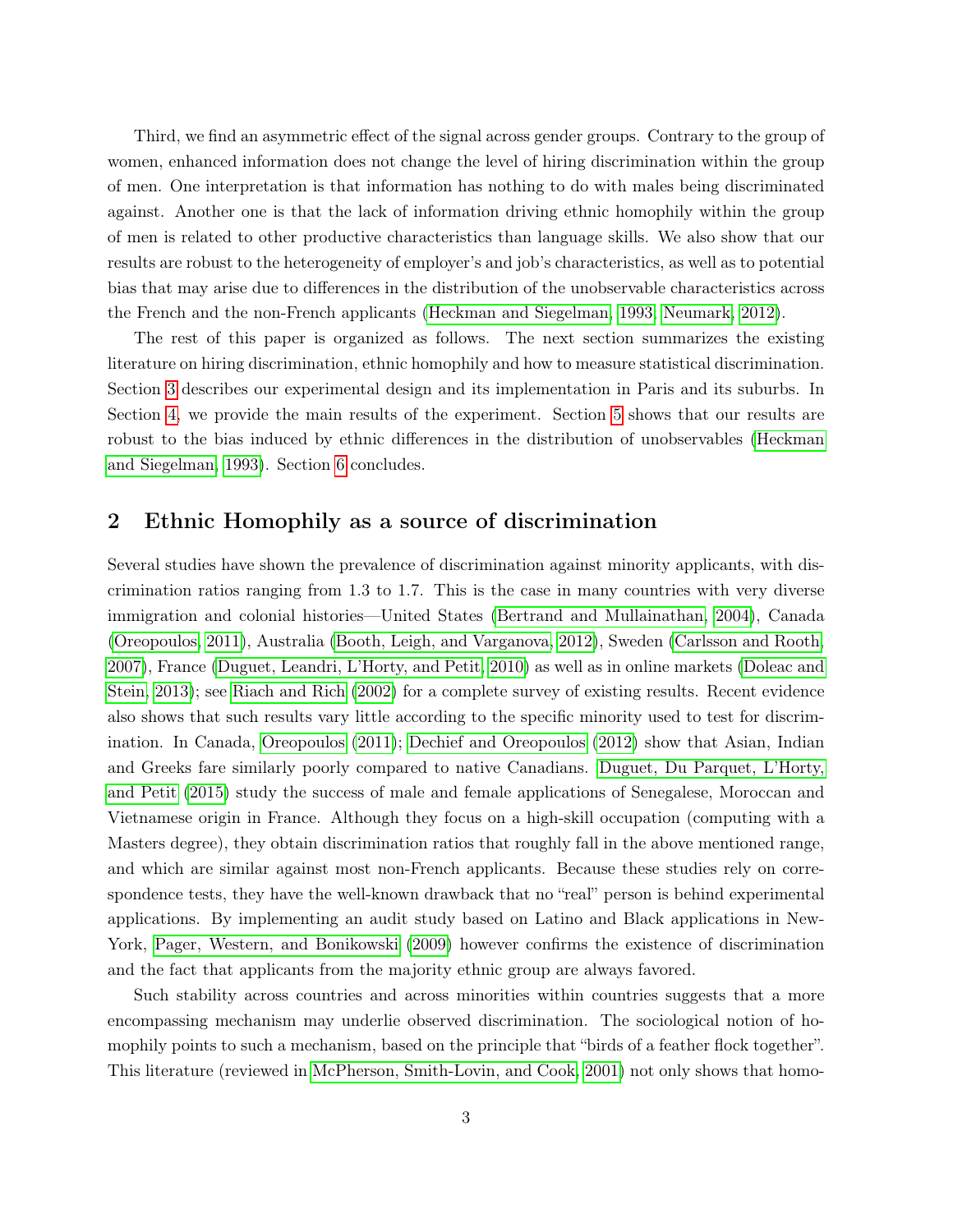geneity is a driving force of social networks formation, but also that ethnicity is certainly the most influential factor of this process. While homophily is a well recognized phenomenon in the economics literature on network formation, the application to the effect of ethnicity on labor market outcomes only recently emerged. Based on observational data from four cities in the U.S., Stoll, Raphael, and Holzer (2004) show that black employers tend to hire more black applicants, not only because they receive more black applications but also because they hire a greater proportion of blacks who apply. Using data from a large U.S. retail firm, the study by Giuliano, Levine, and Leonard (2011) finds an own-race bias in manager-employee relationships in regards to quits, dismissals and promotion. Jacquemet and Yannelis (2012) study ethnic homophily based on a correspondence test in Chicago including foreign names with no clear ethnic identification. They show that the discrimination rates against these applicants are the same as the one experienced by African-American applicants in all fields under study—accounting, nursing and programming. As discrimination is directed against all members of the non-majority ethnic group, rather than specific minorities, they show the important role played by racial homophily in shaping hiring discrimination.<sup>3</sup>

Two main reasons have been raised to explain homophilous behavior in social relationships.4 First, Currarini, Jackson, and Pin (2009) develop a model of network formation in which homophily results from an intrinsic individual preference for similar individuals. Applied to discrimination, this mechanism is very similar to the taste-based model introduced by Becker (1971) and its extension to nepotism by Goldberg (1982)—see Salamanca and Feld (2016) for a model combining the two. Second, belief-based explanations have been proposed for homophily. Such a pattern in social behavior indicates that beliefs and information on who the others are; as well as compliance to what the others are believed to expect plays a greater role than preferences.<sup>5</sup> Since

<sup>5</sup>This result is supported by McPherson, Smith-Lovin, and Cook (2001); Putnam (2007); Kets and Sandroni (2014) who suggest that individuals may cooperate with similar others for ease of communication, mutual trust and closed cultural features that smooth the coordination of activity. Ramachandran and Rauh (2013) moreover

 $3$ The present paper goes beyond the study by Jacquemet and Yannelis (2012) in four important ways. First, our experiment is implemented in France instead of Chicago. Second, we interact ethnic discrimination with gender discrimination by adding a male equivalent to each female applicant. Third, we consider three different levels of job occupations (in the same sector) to assess the sensitivity of our results to the kinds of skills required. Fourth, we directly observe a proxy for the ethnicity of recruiters, allowing us to identify homophily through recruiters favoring applicants of the same ethnicity. Our results generalize Jacquemet and Yannelis (2012) to the French context as well as to both males and females, and to all occupational categories under study. We take this as robust evidence that homophily has explanatory power on observed discrimination in hiring. Our main treatment of interest tries to disentangle the reasons behind this behavior.

<sup>&</sup>lt;sup>4</sup>These two explanations refer to what sociologist call *choice homophily* (Kossinets and Watts, 2009). A third one, formalized for instance by Jackson and Rogers (2007); Bramoullé and Rogers (2009) in the context of network formation, explains homophilous behavior by a higher probability of meeting an in-group partner—this is called induced homophily, because homophily results from the structural opportunities to interact. Because all applications are sent to each employer, correspondence testing is ill-equipped to provide reliable measures of such a phenomenon. It does not mean it cannot contribute to the observed differences between applicants—it will be the case, for instance, if employers' decisions are correlated to the relative composition of the overall application pool, and the pool is not exogenous to the employers' characteristics. In the empirical part, we will include covariates related to the employer location to provide some control over this channel.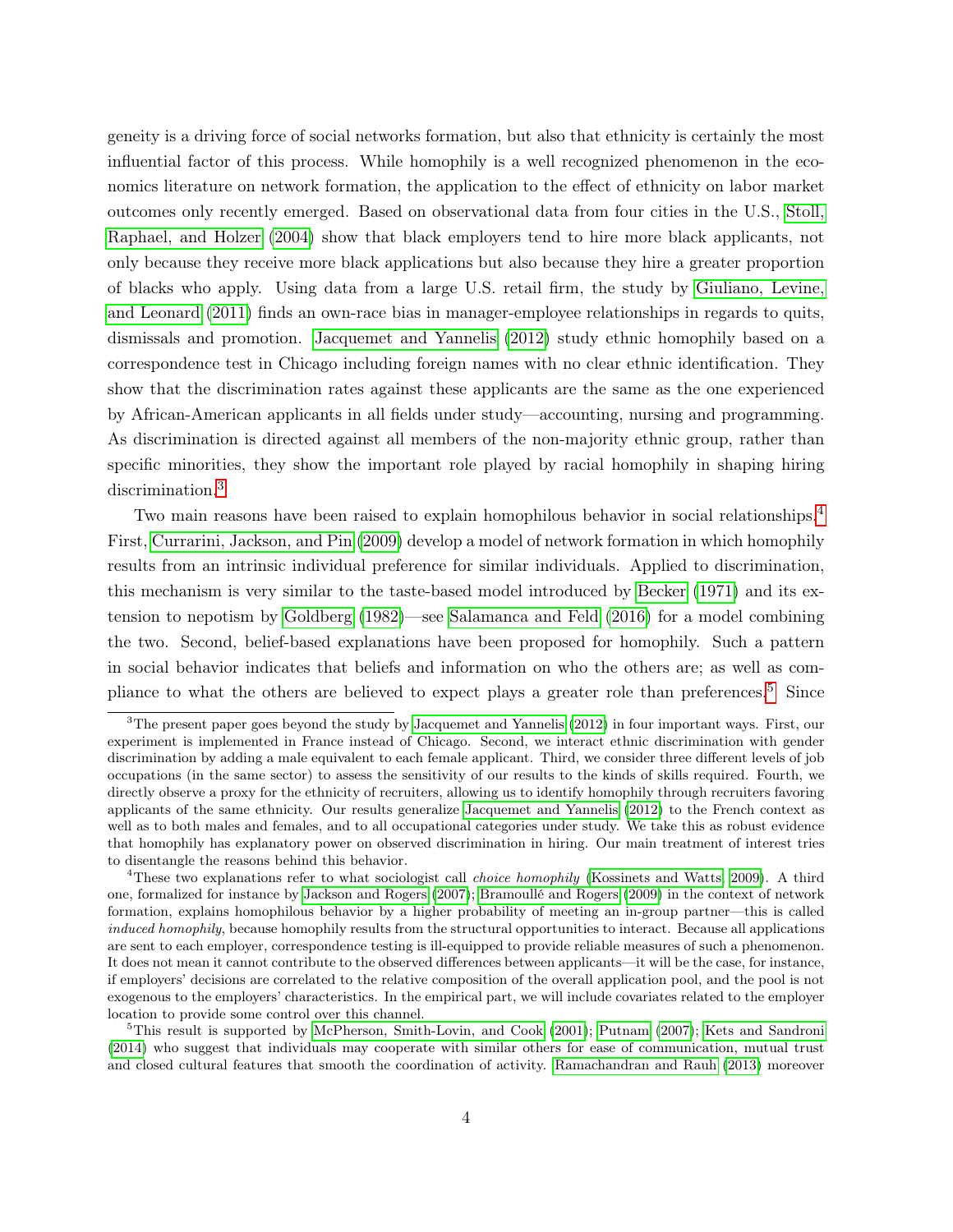information drives discriminatory behavior in this case, this mechanism echoes the statistical view of discrimination introduced by Arrow (1973); Phelps (1972).

The key difference between preference and belief based mechanisms is the role played by information. If beliefs drive the decision to discriminate, then observed characteristics, such as origin or gender, are used to infer unknown characteristics, such as language skill. This results in unequal treatment of individuals endowed with the same observable characteristics. Beliefbased discrimination is thus sensitive to the extent of information available. In the context of hiring discrimination experiments, Oreopoulos (2011); Dechief and Oreopoulos (2012) are the first to systematically manipulate the content of the applications in order to investigate the extent of statistical discrimination. These experiments use a very rich set of resume characteristics as treatment variables such as language fluency, multinational firm experience, active education from highly selective schools and extracurricular activities. None of them affects the ethnic discrimination observed in Canada regardless of gender. The authors also conducted debriefing interviews with recruiters, from which language skills is a major concern (although mentioning fluency on the resume does not affect the level of ethnic discrimination).

Building on this evidence, we experimentally vary the language skills displayed on applications. As employers learn more about the productivity of workers, they will rely less on noisy signals that are correlated with productivity, such as race. Altonji and Pierret (2001), for instance, use the arrival of information associated to increased experience in the same firm to test for statistical discrimination in wage setting. We develop a similar strategy, which compares discrimination in cases where a prospective employer has more or less information about an individual's underlying ability. Our treatment variable is an additional resume experience (detailed below) related to the practice of French language. We add this information to all applications sent to half the job offers. If perceived language skills are correlated with both ethnic background and productivity, prospective employers that statistically discriminate should rely less on ethnic background to screen applicants. Hence, the signal premium should be higher for minority applicants implying a lower level of discrimination.

show that discrimination induced by such a mechanism can persist through coordination failures even once biased norms and beliefs about others have disappeared. Laboratory experiments evidence reported in Habyarimana, Humphreys, Posner, and Weinstein (2007) tend to support this belief-based explanation. The experiments take place in the neighborhood of Kampala, the Uganda's capital, and use as a treatment variable the ethnic composition of the group of people playing together. The evidence relies on standard social preferences games and shows that (i) higher homogeneity inside groups is associated with higher voluntary contributions to public goods while  $(ii)$ there is no difference in the level of gift chosen in a dictator game. It is only when the tribe of both players is known that people treat others from their own tribe more favorably. The preferred interpretation of the authors is the existence of a norm within ethnic groups.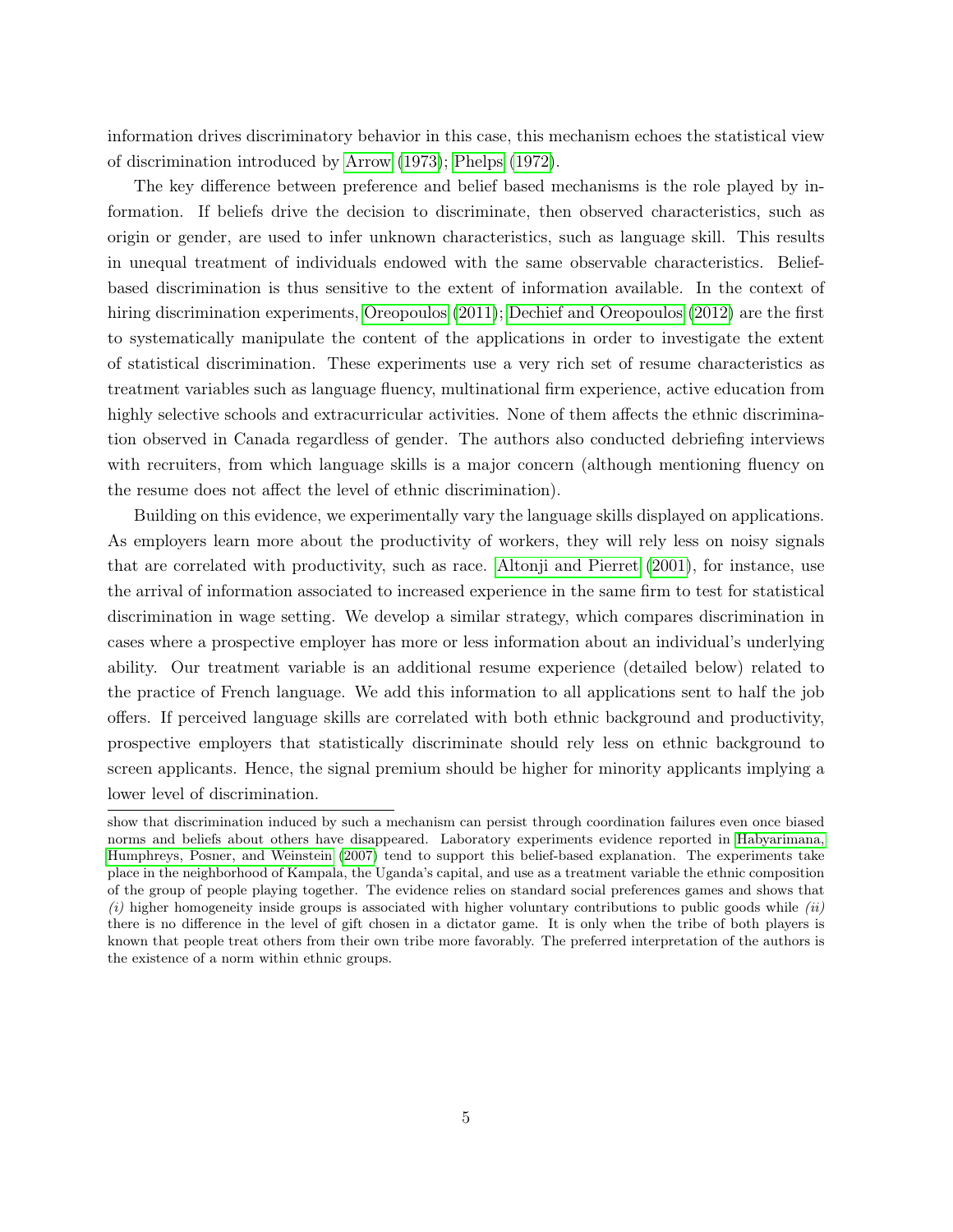## 3 Design of the Empirical Analysis

The empirical analysis relies on three main ingredients: the identity of fictitious applicants; the content of the applications and the job offers to which we apply on this basis.

### 3.1 Treatment Variable I: Fictitious Applicants

We rely on six fictitious identities. To test for gender discrimination, three of them are male and three are female. We also use three different origin. Our benchmark is the level of discrimination experienced by North African sounding names as compared to French sounding names. We choose North African names as our benchmark minority group since it is the largest minority group in the French population. Thus, it is both the most widely studied in correspondence studies run in France, and also the closest French equivalent to African-American used in US studies. We add a third group of names (i) perceived as foreign but (ii) with no clear ethnic origin, so that they are unidentifiable by employers.

The choice of the names is based on a preliminary survey that asks respondents to indicate to what origin, if any, they associate the names. We gather further control information by also asking respondents their guess for a gender and a religion associated to the name.<sup>6</sup> The survey mixes a sample of 32 names with clearly identifiable French and North African names as well as a set of names intended to be unidentifiable. The sample of names has been created based on public sources of information and the study by Duguet, Leandri, L'Horty, and Petit (2010). The survey has been conducted in various area in Paris using 150 employees mainly from the public sector (nurse, nursery nurse and temps) and 150 college students (i.e. a total of 300 respondents).

The results of the survey for the six names we consequently selected for the study are displayed in Table 1. The results confirm very high rates of correct guesses in terms of origins and gender for both French and North African sounding names, suggesting a very high reliability of the treatment variable. Second, the share of respondents who are unable to associate any particular origin to the last two names (leaving the field blank or putting a question mark) is always higher than two thirds. This means both that these names are largely perceived as non-French, and at the same time that no specific immigrant group is associated to these names. In spite of this high uncertainty about the names' origins, each one is associated with one particular gender for a large majority of respondents. These two names will be used in the study as the male and female treatment variable used to test ethnic homophily, i.e. discrimination against applicants for the only reason that they do not belong to the majority ethnic group.

One potential challenge to such an interpretation is that their treatment effects could potentially be driven by strong and consistent beliefs from a minority of employers. Inspection of the

 $6$ The question about religion was not included in the first wave of the survey. We ran a second wave, with again 300 respondents, including only this question. We decided not to ask the origin again to this second sample in order to avoid that respondents mechanically relate religion to origin.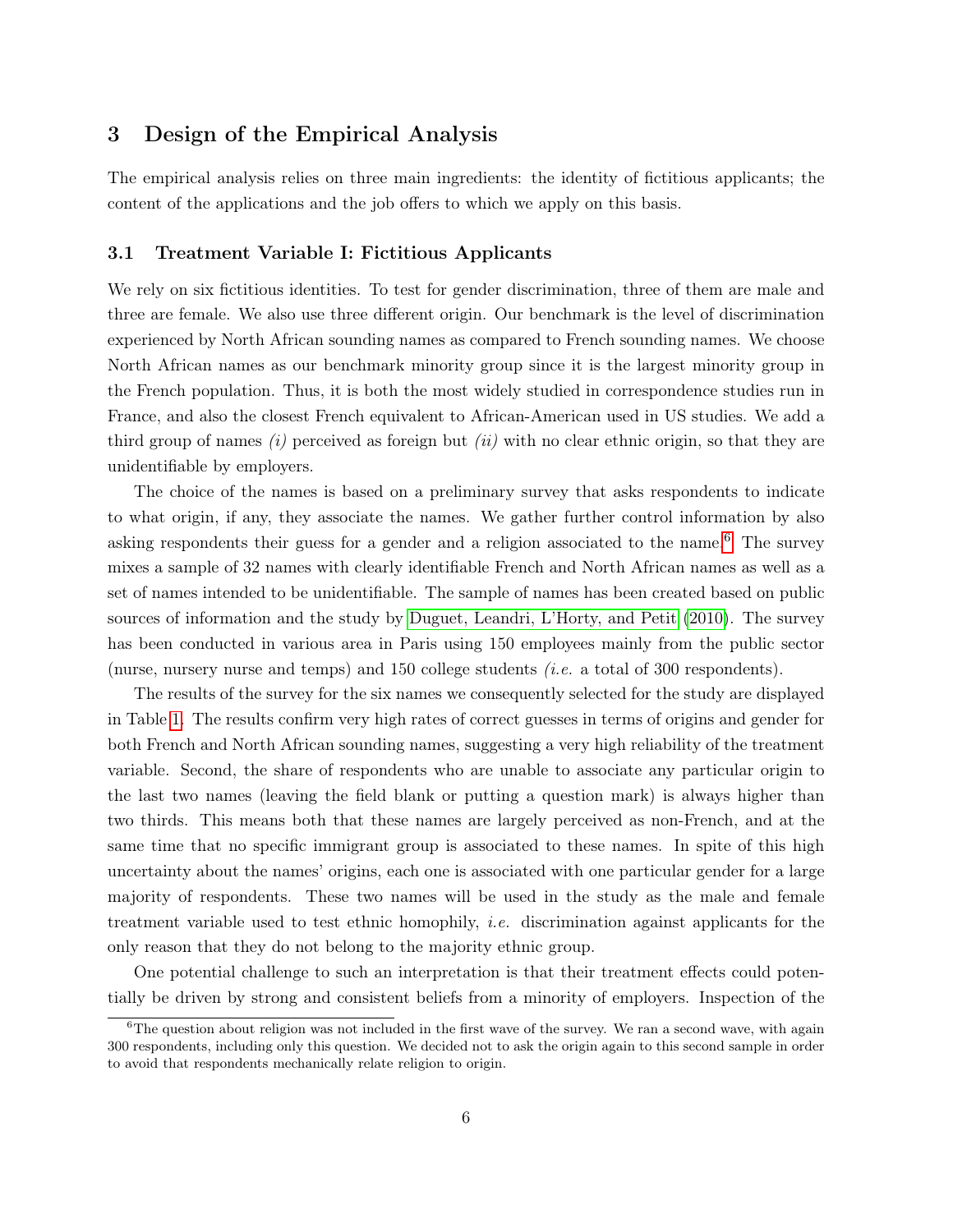| Names                  | Origin and Sex Guesses |       |              | Other Perceived Origin |       |            |       | Perceived Religion |      |  |
|------------------------|------------------------|-------|--------------|------------------------|-------|------------|-------|--------------------|------|--|
| 1. French              | Correct                | M     | $_{\rm F}$   |                        |       |            |       |                    |      |  |
| <b>LECLERC</b> Pascal  | 99%                    | 97%   | $1\%$        | Unknown                | $1\%$ | -          |       | Christian          | 96%  |  |
| ROUSSET Sandrine       | 97%                    | $1\%$ | 98%          | Unknown                | $2\%$ |            |       | Christian          | 95%  |  |
|                        |                        |       |              |                        |       |            |       |                    |      |  |
| 2. North African       | Correct                | М     | $\mathbf F$  |                        |       |            |       |                    |      |  |
| <b>BENBALIT Rachid</b> | 94%                    | 96%   | 3%           | Unknown                | $2\%$ | Israeli    | $2\%$ | Muslim             | 94%  |  |
| <b>BENOUNIS Samira</b> | 92%                    | $1\%$ | 99%          | Israeli                | 3%    | Unknown    | 3%    | Muslim             | 77%  |  |
|                        |                        |       |              |                        |       |            |       |                    |      |  |
| 3. Foreign             | Unknown                | M     | $\mathbf{F}$ |                        |       |            |       |                    |      |  |
| ALDEGI Jatrix          | 83%                    | 73%   | 10%          | East Eur.              | $5\%$ | South Eur. | 3%    | Christian          | 67\% |  |
| <b>HADAV</b> Alissa    | 70%                    | $1\%$ | 83%          | North Afr.             | 9%    | Israeli    | 6%    | Jewish             | 55%  |  |
|                        |                        |       |              |                        |       |            |       |                    |      |  |

Table 1: Perceived Origins, Gender and Religion for the Six Identities used in the Study

Notes: The table reports the perceived origins, gender and religion of names for the six identities used in this study. The first two variables have been collected on a sample of 300 respondents; the religion question has been asked in the a second wave with 300 other respondents. The first column shows the share of correct guesses for the two first sets of names (French and North African) and the share of respondents who do not identify the origin of Foreign names. The percentage of respondents who perceived the name as male or female is indicated in columns M (male) and F (female). In addition to the prevalent guess, the middle columns display the most frequent answers among residuals respondents. Finally, the right-hand side of the table provides the most likely perceived religion of those names.

middle column of Table 1 discards such an interpretation. Among the 17% of respondents answering the origin question about ALDEGI Jatrix, and the 30% answering it for HADAV Alissa, the guesses are dispersed in terms of both geographic location and religion.<sup>7</sup> Interestingly, both names are associated by a majority of respondents to different religions: Christian for Jatrix, Jewish for Alissa. These are also different from the perceived religion of the North African names, which are unsurprisingly identified as Muslims, while French names are widely identified as Christian.<sup>8</sup>

## 3.2 Treatment Variable II: Content of the Applications

To maximize the job offers collected during the study, we select a dynamic sector which is less sensitive than others to economic fluctuations hence offering a large quantity of vacancies. We focus on accounting jobs, in particular vacancies advertising openings for accounting assistant,

<sup>&</sup>lt;sup>7</sup>The most frequent origins are Eastern Europe (5%) and Southern Europe (3%) for Jatrix Aldegi; and North African (9%) and Israeli (6%) for Alissa Hadav.

<sup>&</sup>lt;sup>8</sup> Among the residual respondents about the religion question, Jatrix is identified as Jewish by 16% of the sample and as Muslim by 9% of the sample; Alissa is perceived as either Christian (26%) or Muslim (14%).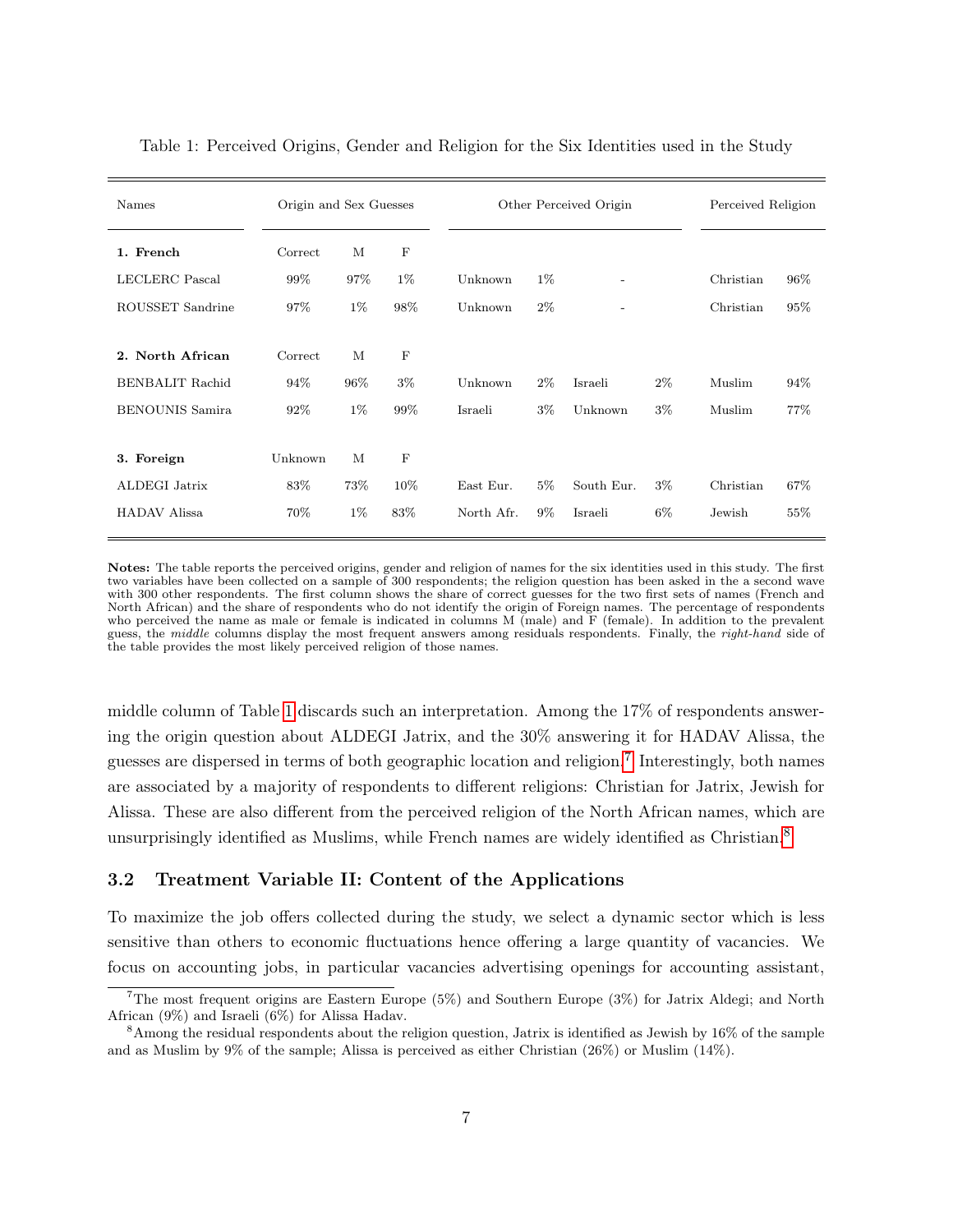accounting secretary and accountants. These jobs exhibit varying shares of women, since females amount to 66% of people employed in accounting jobs and 84% of people in assistant and secretary jobs according to the French labor force survey, 2010 wave.

We construct six resumes from actual ones accessible online and alter them to create a distinct set that would not be associated with their owners. Resumes are further arranged so that they differ in terms of content and form (layout, style and typeface) to limit the risk of detection. These small differences between applications could induce uncontrolled systematic differences in the perceived quality of resumes by the employer. To orthogonalize the differences in the content of the application and the applicant's identity, a random rotation system is implemented across names and resumes from one job offer to the other.

To limit the noise in the relative success of applicants introduced by the randomization, we constrained (resume specific) characteristics of the applicants to be similar according to the following dimensions. Applicants were born in 1988 (aged 23) and have never repeated a year. They all are single. The nationality of all applicants is French, as is signaled by standard French application practices—non-nationals explicitly mention their nationality on resumes, notably because their administrative conditions of hiring are very different. The postal addresses are also application specific (they do not change as the applicant name changes) and have been chosen within the same area of the South of Paris. Applicants have a BTS (Brevet de Technicien Supérieur - BTS) in accounting and management obtained in 2009.<sup>9</sup> The educational background of the six fictitious applicants is also similar, and consistent with their educational attainment. Applicants are not employed when they apply to show their immediate availability. Their work experience ranges from 18 to 22 months composed of two or three different spells, whose job titles and corresponding job descriptions are real but slightly altered and randomly assigned to the six resumes. Moreover, a motivation letter is created for each application, whose form is consistent with the associated resume. In order to be realistic and representative, the motivation letters are also created from multiple examples accessible online. Last, we account for gender differences between our applicants by adding clear and implicit indicators of gender through spelling in resumes and/or motivation letters. For instance, we added gender links such as "assistant" for male and "assistante" for female, as well as some abbreviation like "M." and "Mlle".

All of the above features are common to all applications. The content of the applications is also used as a treatment variable, through additional skill signals related to language ability. In the applications sent to half the job postings, we add one of each of the six following sentences on all resumes sent to the employer:

- Tutorial for pupils with difficulties in lecture and redaction Work Experience Category
- French Tutoring—Work Experience Category

<sup>&</sup>lt;sup>9</sup> According to the International Standard Classification of Education (ISCED), this level of education corresponds to the first stage of tertiary education. This educational attainment is the most requested for accounting jobs.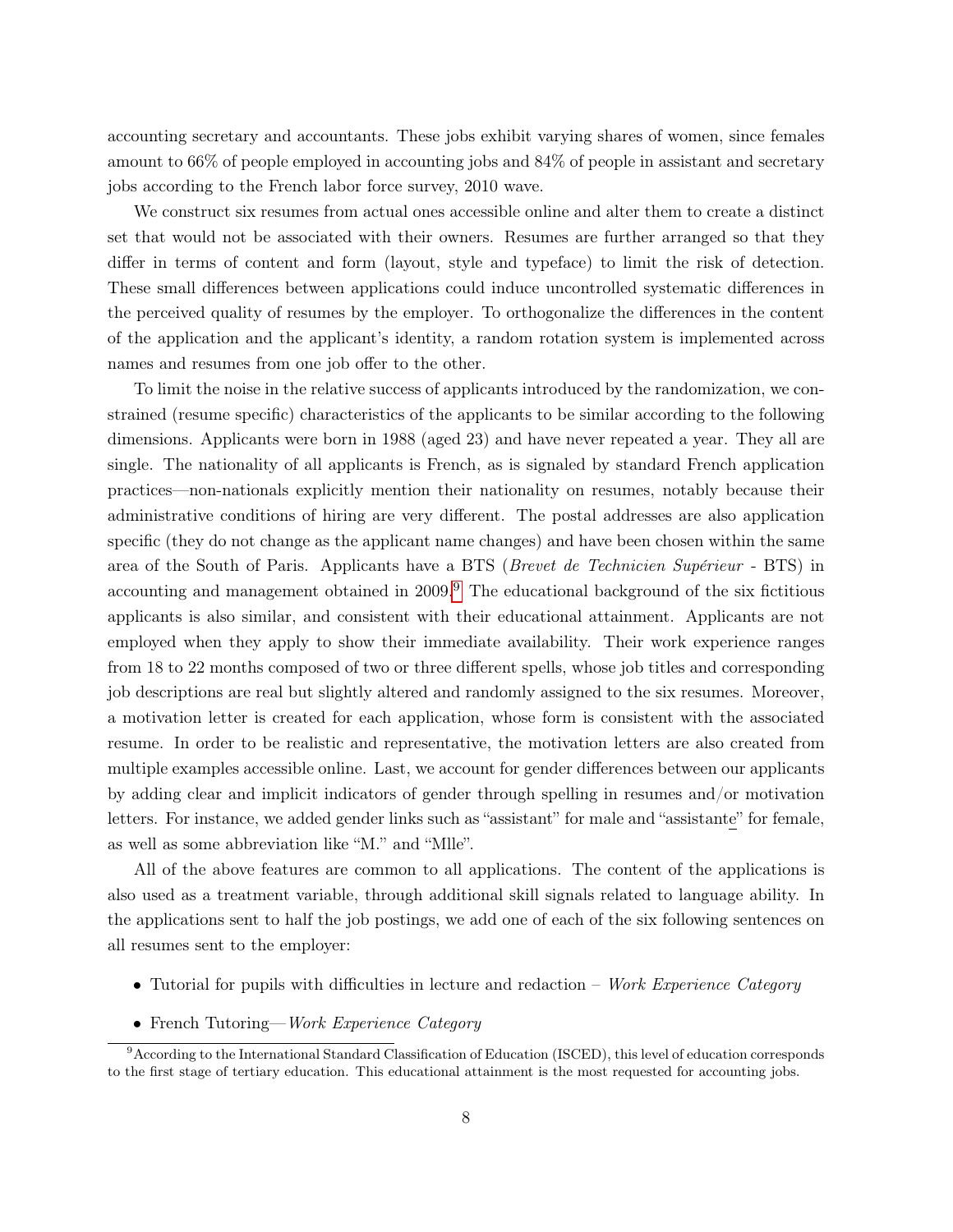- Member of a reading club Leisure Category
- Participation in Scrabble and Crossword competition—Leisure Category
- Writer of an inter-college newspaper—Leisure Category
- Reward for a well-known competition on French language skills in 2003 (rank:  $54/8,500$ )— Leisure Category

The signals are neither application- nor identity- specific: we match them to applications and identity using an additional systematic rotation scheme. All signals are strongly related to language skills—two of them refer to past experience in French teaching, the others are related to past leisure or extra activities centered around use of the French language.

Although our applicants are French citizens and were enrolled in French schools since their first age, there are strong reasons to expect recruiters to be concerned about their French abilities. First, the existing literature documents that second and third generation immigrants have distinctive ways of speaking (Trimaille, 2004). This is also supported by Vallet and Caille (1996) who shows that, in 1989, foreign pupils and children of immigrants overall achieved lower scores than other pupils in a French assessment test. Second, many studies show a decline in the level of language of French pupils over the last two decades. For instance, Daussin, Keskpaik, and Rocher (2011) report that the average number of misspelling in a dictation administered to 7th grade pupils rose from 10.7 in 1987 to 14.7 in 2007 Additionally, the share of pupils with more than 15 mistakes jumping from 26% to 46%. During the same period, the share of pupils at 6th grade with reading difficulties raised from 20.9% to 31.3% in suburbs with high immigrant shares ("*zones d'éducation* prioritaire"), as compared to  $14.9\%$  and  $19\%$  in the general population. Overall, heterogeneity in French speaking abilities remains even among French citizens enrolled in French schools, and correlates with the ethnic origin. It is thus reasonable to assume that some recruiters might expect minority applicants to have more difficulties in speaking, writing or communicating with their managers, customers or co-workers.

## 3.3 Experiment Implementation

The experiment was conducted between September 2011 and February 2012 in Paris and its suburbs. We responded daily to job advertisements provided by the major employment agency Pôle Emploi. Other sources of job vacancies, such as <APEC.fr> and <cadreemploi.fr>, were also used to complete our sample. No unsolicited applications were sent. Jobs listings are included in the study according to the following criteria: full or part-time job, short or long-term contracts (excluding temporary jobs) and located in the Ile-de-France (Paris and its suburbs). Offers were not included if they required a Master's degree, some specific work experience, or more than two years of experience.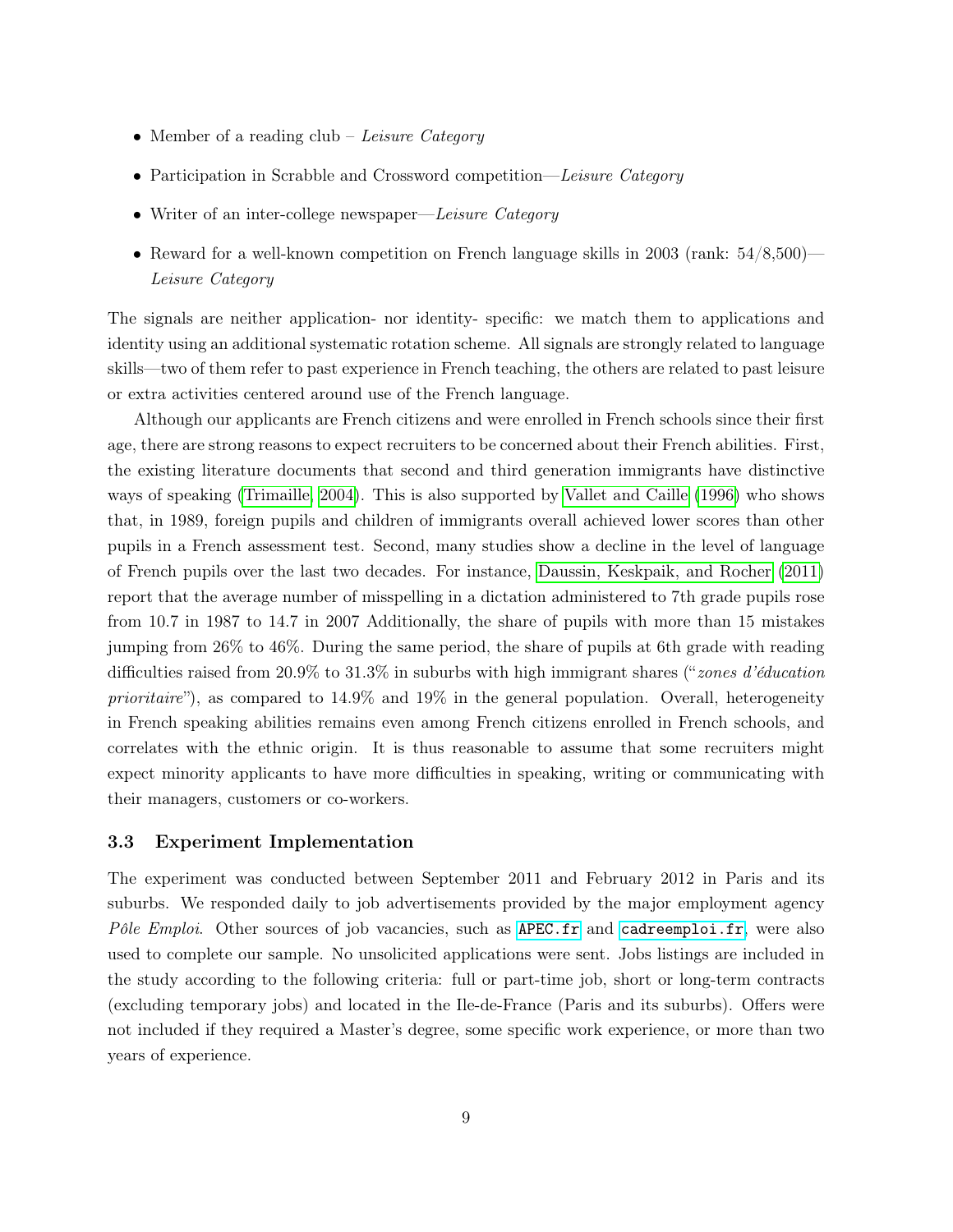We sent six applications (one for each name in Table 1) to each job offer. They are sent sequentially and in random order, usually between 10 AM and 2 PM on the same day as it appeared on the website. Resumes are addressed to employers in word format via direct email.<sup>10</sup> For each fictitious identity, an email address and a telephone number (including an automatic answering service) were registered at large internet providers (i.e. Yahoo, Laposte, Hotmail or Gmail) and at a phone company (SFR). All of this information is applicant-specific and moves across resumes along with the identity of the applicant. Using both email and phone individual accounts, we record whether a call back is elicited within two weeks after sending the application. Our outcome variable is the number of callbacks elicited by each applicant. In order to minimize the effect of the study on the labor market, any invitation is promptly declined by email.

Because almost all job advertisements are collected through Pôle Emploi, we gather several additional control variables. First, the advertisements are standardized and provide a multitude of information on the number of employees in the firm, its location, the term of job contract, as well as the gender and name to whom we send the applications. Second, the agency works almost only with employers themselves, rather than specialized intermediaries such as interim or recruitment agencies. This allows us to consider the name provided as the (likely) recruiter's one, from which we build an origin and gender variable.

## 4 Main Results

Overall, we responded to 504 job offers and sent 3024 resumes. Table 2 provides the overall success rate of each applicant, by gender (in row) and origin (in column). Three points are immediately clear from the callback results.

First, applications with French names always elicit far more callbacks than non-French ones, with an overall rate of 17\% against 10\%. The overall discrimination ratio is equal to 1.7. Second, a decomposition of callback rates for each non-French origin indicates that North African (9.9%) and Foreign applicants (10.1%) are equally treated, and both disfavored relative to French ones (17.3%). The fact that Foreign applicants are discriminated against while their ethnic group is not identified by employers confirms the prevalence of ethnic homophily among employers—i.e., a general mistrust against all members of the non-majority ethnic group. These two observations remain true conditional on the applicant's gender: the non-French names are equally discriminated as compared to the French name inside each gender group. Third, in terms of gender based discrimination, females are considerably more successful than males in getting through the initial job screening stage: the gap ranges from 19.6% vs 14.9% among French applications, to 12.7% vs 7.1% for North African sounding names and 12.1% vs 8.1% for Foreign sounding ones.

Moreover, we find some evidence of inter-sectionality (the interrelation between several sources of discrimination—see, for example, Crenshaw, 1991) as discrimination ratios are stronger among

 $10$ In a few cases, applications were sent by postal mail.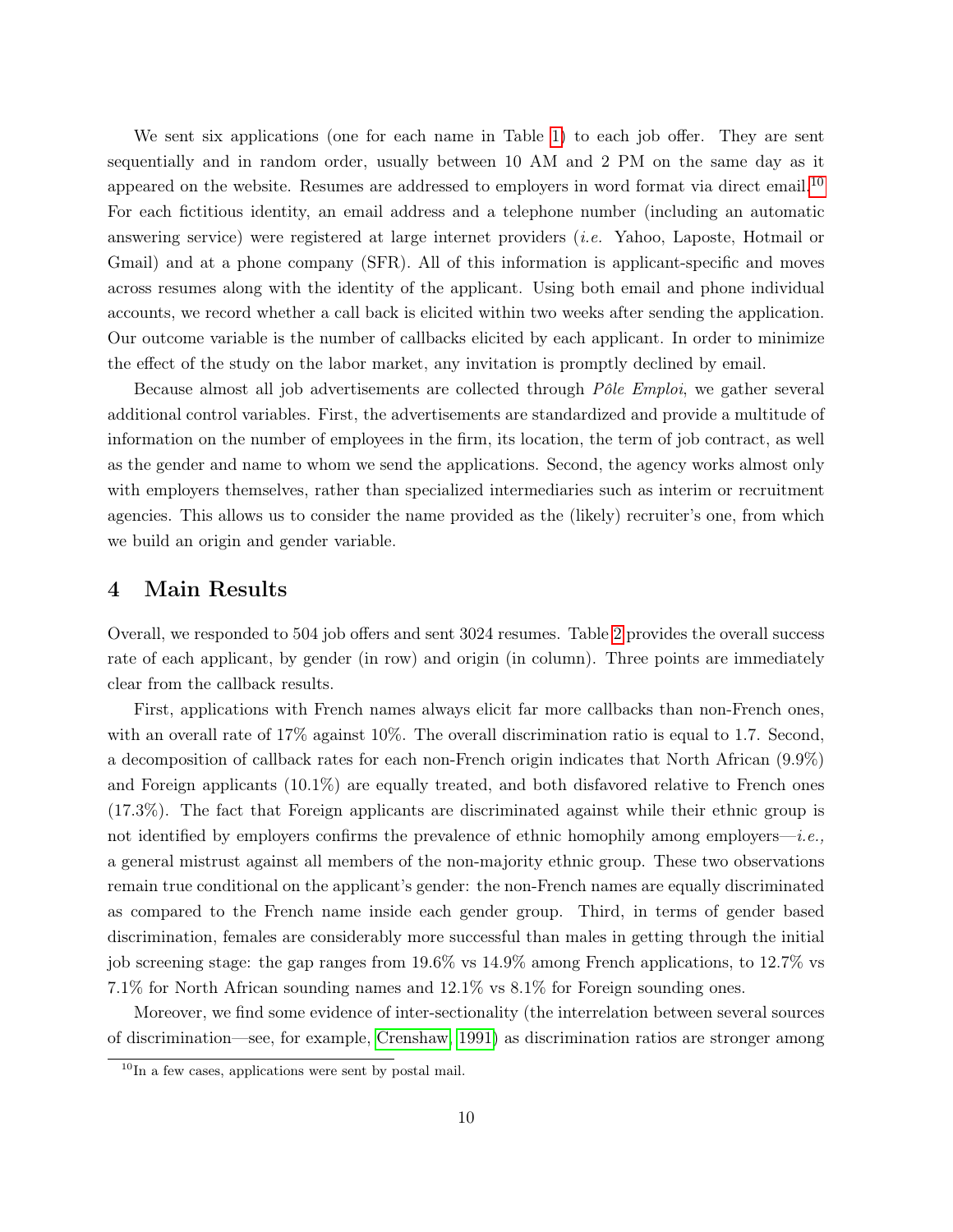|                                        | French Names                                                                         |                              |            |            | North African Names           |            |            | Foreign Names                        |            |  |
|----------------------------------------|--------------------------------------------------------------------------------------|------------------------------|------------|------------|-------------------------------|------------|------------|--------------------------------------|------------|--|
|                                        | Control                                                                              | Signal                       | Overall    | Control    | Signal                        | Overall    | Control    | Signal                               | Overall    |  |
| Male                                   | 14.3%                                                                                | 15.5%                        | 14.9%      | $6.0\%$    | 8.3%                          | 7.1%       | 8.3%       | 7.9%                                 | 8.1%       |  |
| Female                                 | 20.6%                                                                                | 18.7%                        | 19.5%      | 10.7%      | 14.7%                         | 12.7%      | 9.1%       | 15.1%                                | 12.1%      |  |
| Total                                  | 17.5%                                                                                | 17.1%                        | 17.3%      | 8.3%       | 11.5%                         | 9.9%       | 8.7%       | 11.5%                                | 10.1%      |  |
| Signal Effect on Racial Discrimination |                                                                                      |                              |            |            |                               |            |            |                                      |            |  |
|                                        |                                                                                      | $H_1$ : French≠North African |            |            | $H_1$ : French $\neq$ Foreign |            |            | $H_1$ : North African $\neq$ Foreign |            |  |
| Male                                   | $4.17***$                                                                            | $3.48***$                    | $5.40***$  | $2.73***$  | $3.91***$                     | $4.63***$  | $-1.61$    | 0.28                                 | $-0.96$    |  |
| Female                                 | $4.25***$                                                                            | $1.77*$                      | $4.29***$  | $4.85***$  | 1.57                          | $4.57***$  | 0.94       | $-0.23$                              | $-0.49$    |  |
| Total                                  | $5.35***$                                                                            | $3.70***$                    | $6.46***$  | $4.96***$  | $3.58***$                     | $6.09***$  | $-0.36$    | 0.00                                 | $-0.24$    |  |
|                                        | Gender: t-tests on Mean Callback Differences $(H_1: \text{Male} \neq \text{Female})$ |                              |            |            |                               |            |            |                                      |            |  |
|                                        | $-2.63***$                                                                           | $-1.30$                      | $-2.77***$ | $-2.47***$ | $-2.87***$                    | $-3.79***$ | $-0.39***$ | $-3.48***$                           | $-2.74***$ |  |

Table 2: Success Rates by Origin/Gender with and without the Inclusion of the Signal

Notes: \*\*, \*\*, \* denote significance at the  $1\%$ ,  $5\%$ ,  $10\%$  level. The upper part of the table displays the callback rates elicited by each applicant, by gender (in row) and ethnicity (in column). We provide the overall share of elicited callbacks, as well as its decomposition according to whether resumes included the signal or not. The total number of applications is 504 for each identity, and equal to 252 for the sub-samples with and without the signal. The middle part provides the statistics of student t-tests of equality in mean callbacks between origins. The lower part of the Table provides the statistics of student t-tests of equality in mean callbacks between gender of the same origin.

men (around 2) than women (1.6). The difference in the strength of ethnic discrimination for the group of men and the group of women is compatible with either of the two following interpretations: the underlying mechanisms through which discrimination operates are the same, but they are weaker against women; or the reasons underlying discrimination against men and women from the same origin are different. The decomposition of callback rates according to whether a signal is included on the resumes provides some empirical evidence supporting the second interpretation.

Table 3 rearranges the data according to the discrimination intensity at the employer level, broken down by gender. For both men and women, the majority (80%) of employers treat all applicants of different ethnic origins equally, either rejecting or calling back all applicants. This share is similar to what is generally observed in correspondence studies. The observed discrimi-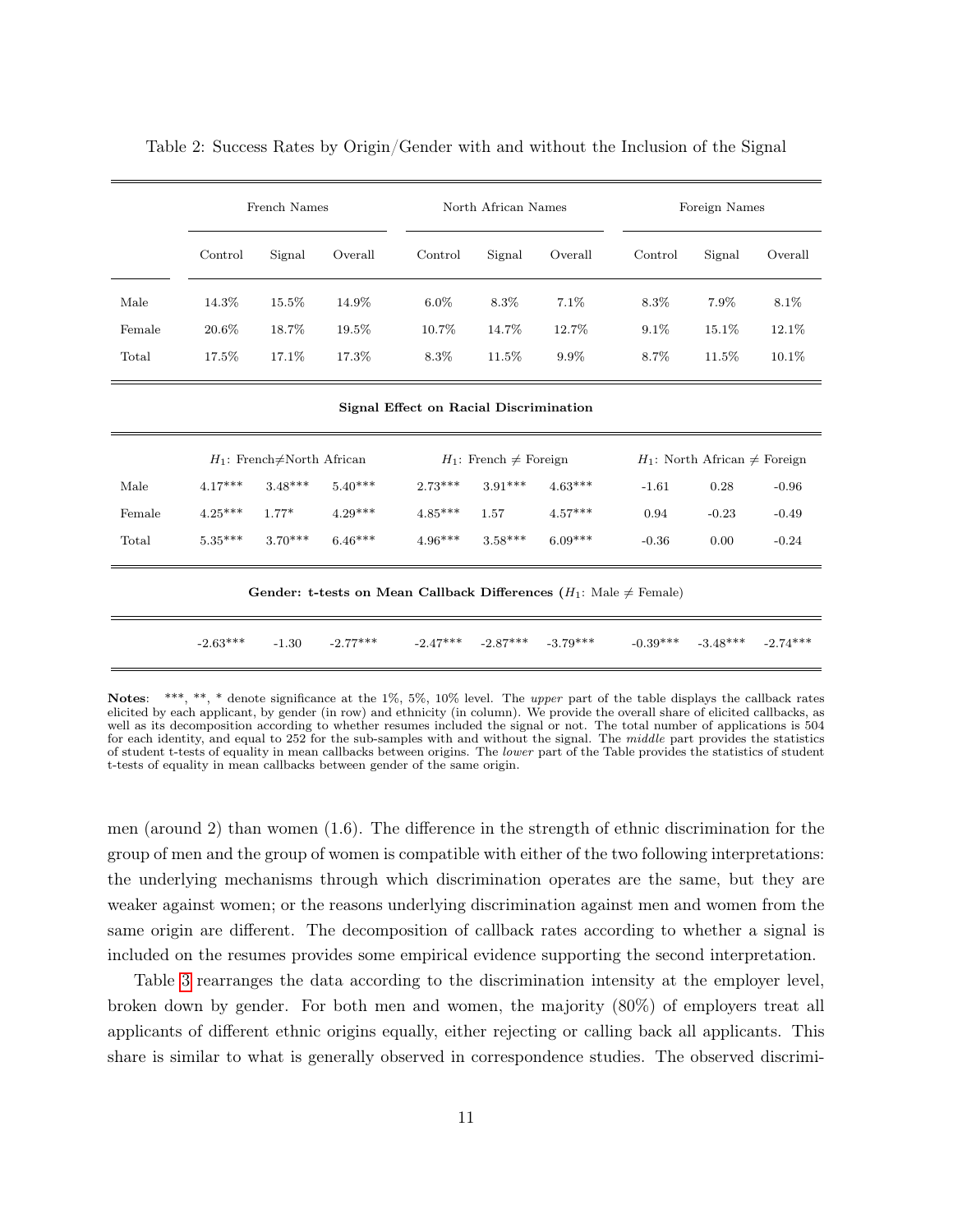|        |                 |         | One Origin Favored |         | One Origin Discriminated |               |         |  |  |
|--------|-----------------|---------|--------------------|---------|--------------------------|---------------|---------|--|--|
|        | Equal Treatment | French  | North African      | Foreign | French                   | North African | Foreign |  |  |
| Male   | 435             | 39      | 5                  | 8       | 3                        | 8             | 6       |  |  |
|        | 86.3%           | $7.7\%$ | $1.0\%$            | $1.6\%$ | $0.6\%$                  | $1.6\%$       | 1.2%    |  |  |
| Female | 415             | 44      | 9                  | 9       | 8                        | 8             | 11      |  |  |
|        | 82.3%           | 8.7%    | 1.8%               | 1.8%    | $1.6\%$                  | $1.6\%$       | 2.2%    |  |  |

Table 3: Discrimination Intensity faced by Applicants, by Gender

Notes. The Table reports, by gender, how employers treated applications: equal treatment (callbacks or no answer for all three origins), or favoritism towards one origin (middle part) – in the form of a call back for only the French name, the North African name or the Foreign name and no answer for the others – or discrimination against only one origin (right-hand side) – in the sense that all names elicits a callback except for the French name, the North African name or the Foreign name. The first row refers to the number of employers, the second one to the share among all employers that received applications.

nation thus derives from the behavior of the remaining 20%. Consistent with our interpretation of homophilous hiring discrimination, applicants with French names are far more likely to be the only applicant called back. Discrimination against one origin is equally common for French and non-French named female applicants. Male applicants with French names see slightly lower levels of discrimination, although the magnitude of this effect is smaller than male applicants with French names receiving favorable treatment. The identification of discriminatory behavior relies on the observed unequal treatment of applicants with names indicating differing ethnic origins. As a result, Table 3 suggests that our experimental results are mostly driven by applicants with French names facing favorable treatment as compared to both non-French ones.

### 4.1 Differences according to Language Skills Signals

We now turn to the effect of additional information in the applications. Table 2 also provides an overview of the comparison between the control applications (no additional skill related to language ability on the resume) and the treatment group. Focusing first on the control group, we observe that all trends discussed previously are reinforced: both non-French origins are discriminated against when compared to the French applicant. This result is true for both males and females, while females on average elicit more positive answers than their male counterparts.

The effect of the signal on French applications is negligible: while the inclusion of a signal generates slightly more callbacks for male applicants, it induces a moderate decrease for female ones (both are statistically not significant). These two slight variations together are enough to absorb the statistical significance of the difference between control applications—the t-test statistic of the difference between French males and females on applications once the signal is included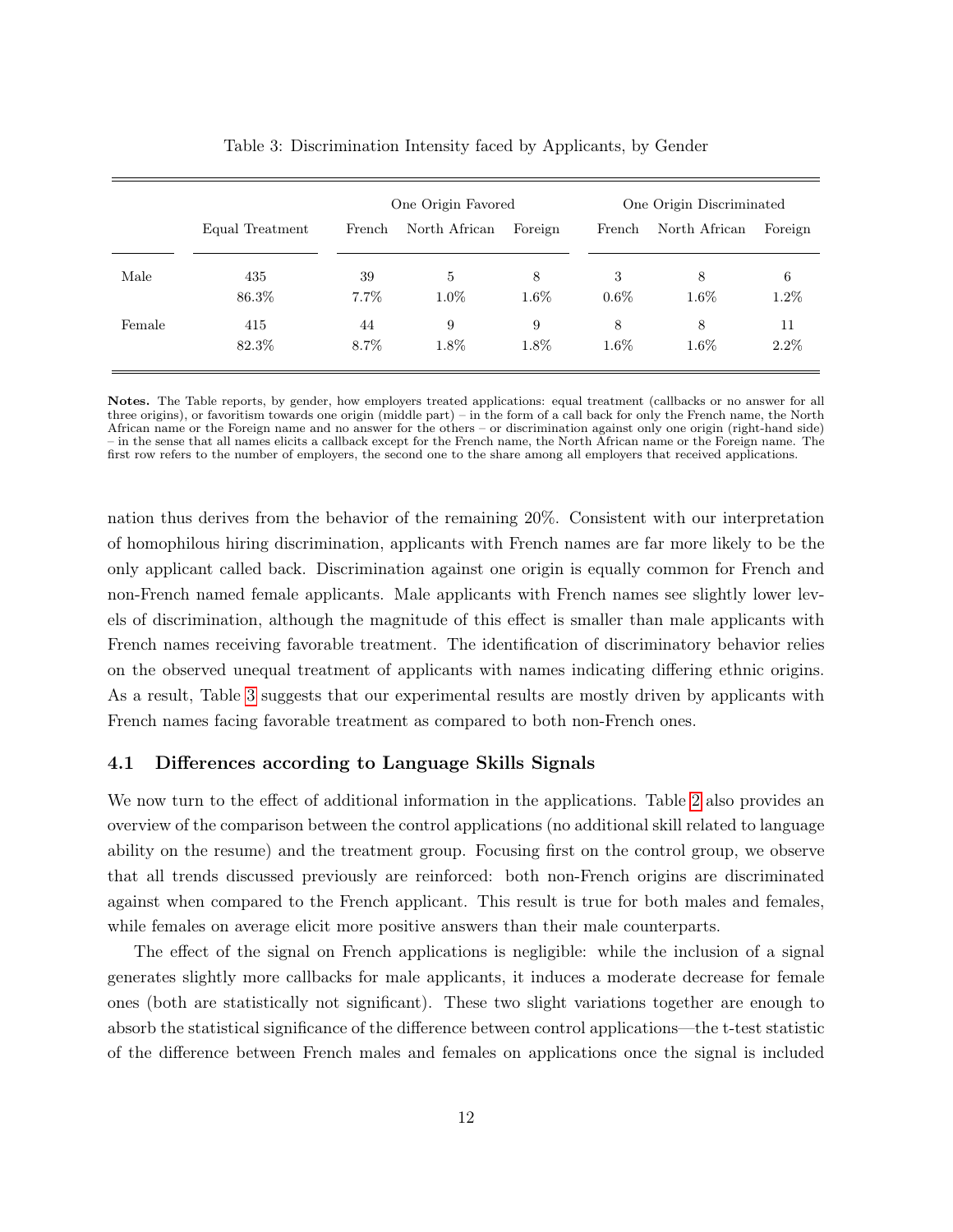|                | Type of Job        |                    |                  | Firm Size      |                | Job Contract   |               | Ethnic Diversity |              |
|----------------|--------------------|--------------------|------------------|----------------|----------------|----------------|---------------|------------------|--------------|
|                | Assistant<br>(208) | Secretary<br>(116) | Account<br>(180) | Small<br>(259) | Large<br>(115) | Short<br>(166) | Long<br>(283) | High<br>(395)    | Low<br>(104) |
| Pascal         | 16.8%              | 11.2%              | 15.0%            | 12.5%          | 14.8%          | 17.0%          | 13.7%         | 13.4\%           | 19.2%        |
| Rachid         | $6.3\%$            | $6.9\%$            | 8.3%             | $5.5\%$        | $8.7\%$        | $9.3\%$        | $5.9\%$       | $6.3\%$          | $9.6\%$      |
| Jatrix         | $7.7\%$            | $6.0\%$            | $10.0\%$         | 5.8%           | 7.8%           | $9.9\%$        | $7.1\%$       | $6.3\%$          | 13.5%        |
| Sandrine       | 19.2%              | 22.4\%             | 18.3%            | $20.1\%$       | 18.3%          | 20.3\%         | 19.3%         | 18.2%            | 25.0%        |
| <b>Samira</b>  | 13.0%              | 16.4%              | $10.0\%$         | 10.6%          | $11.3\%$       | 14.3%          | 11.8%         | 10.9%            | 18.3%        |
| <b>A</b> lissa | 12.5%              | 11.2%              | 12.2\%           | $10.6\%$       | 11.3%          | 12.6%          | 11.8%         | $10.9\%$         | $16.4\%$     |

Table 4: Callback Rates Decomposition According to Job and Firm Characteristics

Notes. The table distinguishes callback rates elicited by the six applicants based on type of job, firm size (large firms are defined as firms having more than 50 employees), type of job contract (long-term contracts have an indefinite-term while short-term contract are temporary) and location of the firm (based on the level of ethnic diversity at the city level). For each column, the total number of job offers to which we responded is in brackets.

becomes -1.30 (with a corresponding p-value equal to 0.20).

Among non-French applicants, the inclusion of a signal drastically improves the success rates, with similar magnitude among both non-French origins. The callback rate raises from 8.3% to 11.5% on average for North African sounding names and from 8.7% to 11.5% for Foreign sounding ones. However, for each of these two ethnic categories, we notice an important asymmetry between male and female applicants. The change in callback rates is much stronger for female applications than for male ones. Among women, the rise is both economically and statistically significant: thanks to the inclusion of a signal, the callback rate raises from 10.7% to 14.7% for North African applications, from 9.1% to 15.1% for foreign ones. Conditional on the signal, the difference with French female applicants remains significant only for females of North African origin. For foreign female applicants, the callback rates are statistically the same.

### 4.2 Decomposition according to Job and Firm Characteristics

Due to the design of the experiment, the randomization of applications applies at the job level on the basis of the openings during the experiment. The aforementioned discrimination patterns may thus be subject to composition effects at both the job's and firm's characteristics levels. Beyond the type of occupation, the characteristics of the job that we observe from the offers are the type of job contract offered (either long-term or short-term), the number of employees in the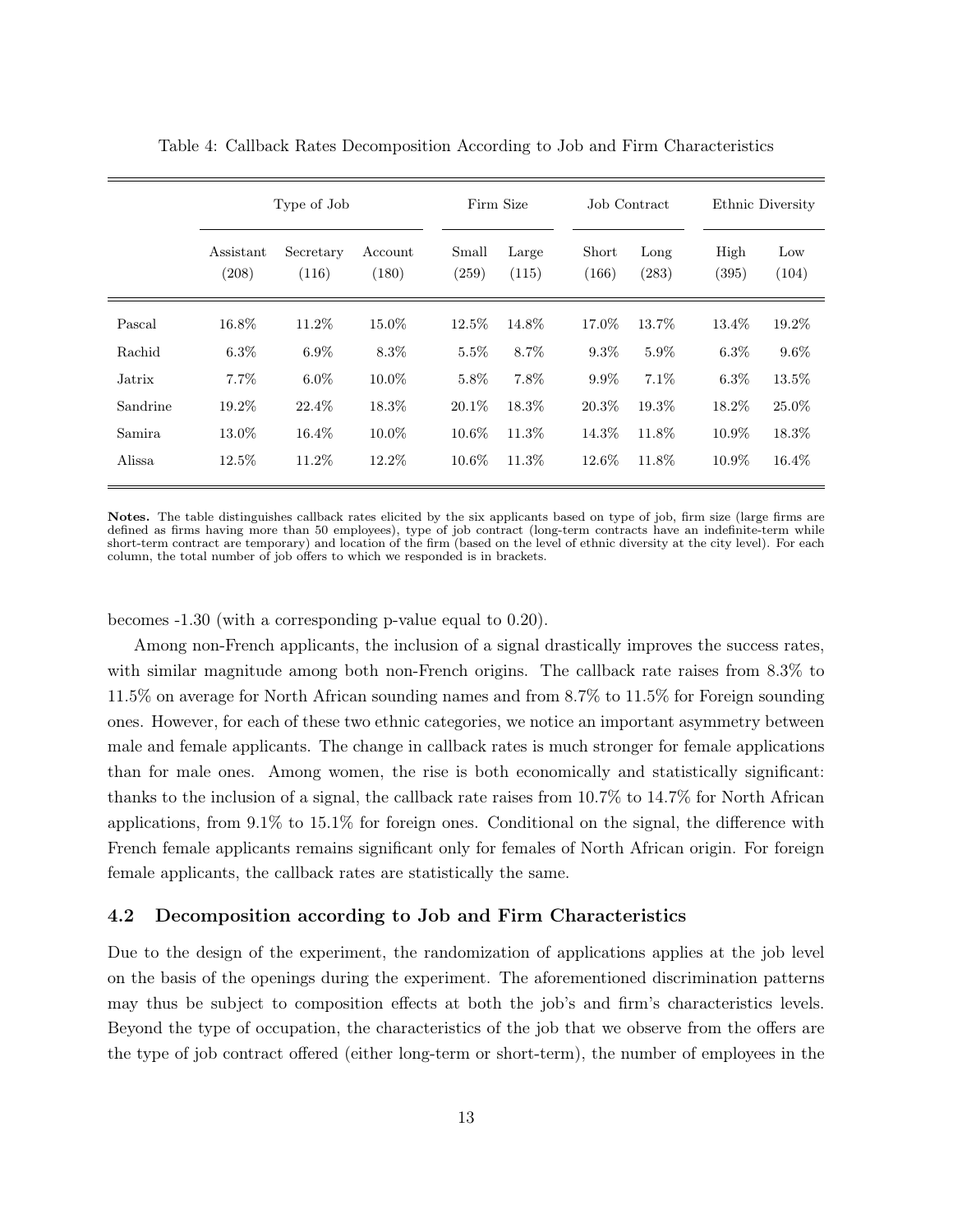firm and its location. We use the location variable to classify jobs' location according to the share of immigrants in the neighborhood.<sup>11</sup>

Table 4 disaggregates callbacks according to these characteristics. The first row of the Table indicates the distribution of the sample according to each dimension. Composition effects are actually far from being negligible: as the experiment does not randomize these characteristics, the sample is not balanced in most dimensions. However, from comparison of callback rates among applicants conditional on each characteristics, the patterns described previously do not seem to be sensitive to these decompositions. First, hiring discrimination is equally directed toward non-French names. The degree of ethnic discrimination is moreover approximately the same across characteristics. Second, conditional upon ethnic origin, callback rates of female applicants are always higher than those of males. However, the intensity of this kind of discrimination is not similar across characteristics. Although the intensity of gender discrimination does not vary by job contract or the ethnic composition of job location, the intensity of gender discrimination differs across types of job.<sup>12</sup> The gap in callback rates between male and female applications is the highest in secretary occupations (and at its lowest in accounting jobs). This is in line with the fact that female workers are overrepresented in secretarial jobs. Although this certainly drives part of the observed favoritism for women, it should be noted that females remain favored (although to a lesser extent) on all other types of jobs.

## 4.3 Decomposition according to Recruiters' Identity

In order to investigate the extent of gender and ethnic homophily on the labor market between the recruiters and applicants, we divide the callback rates by using the identity of the potential recruiters (gender and origin) in Table 5. The employer's characteristics are always hard to measure in correspondence testing studies, because the experimenter does not observe who is in charge of screening and selecting the applications. We rely on proxies of the employers' characteristics by using the observed identity of the person to whom we send the applications. Although it is likely that this name refers to the person in charge, this can also be the secretary of the human resource department or any other intermediary inside the organization. Such data are subject to measurement error, so that the effect of employer's identity on discrimination has to be interpreted with caution. Based on this identity, we first construct a measure of the gender of the employer. We also construct a variable reflecting the perceived origin of the employer deduced from their

 $11$ We use the 2008 wave of the French census (providing exhaustive information on the population living on the territory) to compute the share of immigrants in the population of each city. This is linked with the location variable based on the zip code. Ethnic diversity is assumed to be low (high) if the immigrant share is lower (higher) than 20%.

 $12$ Table 4 also shows a slight tendency towards a reduced discrimination from big firms against female minorities. The difference however remains significant. This tendency is however strongly reinforced when we classify firms according to whether they have more than 500 employees (which results in 40 observations out of the 504 employers in the sample): these very big firms do not discriminate against female minorities. The results are available from the authors upon request.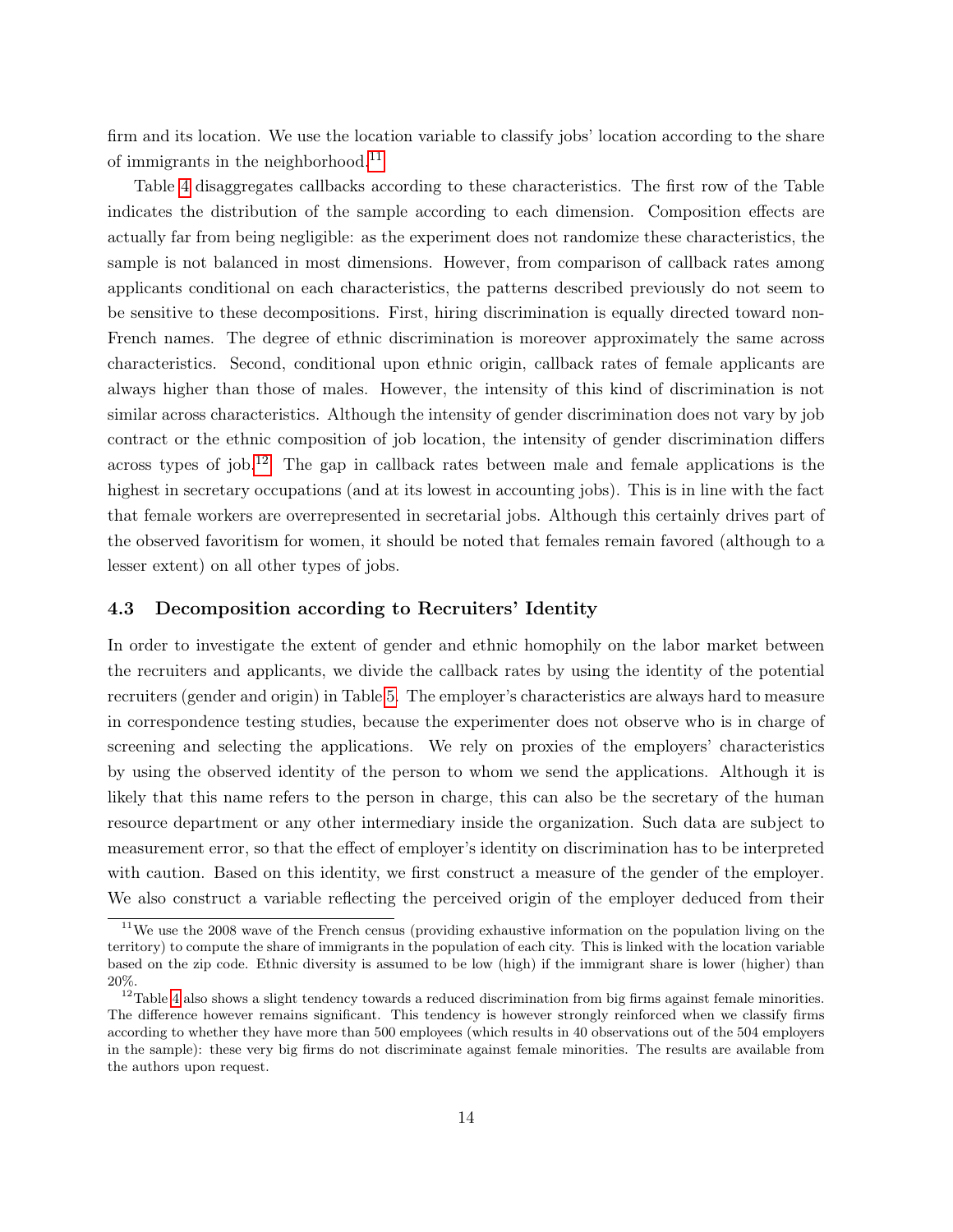|          |               | Gender          |                 | Origin                   |                      |  |  |  |  |  |
|----------|---------------|-----------------|-----------------|--------------------------|----------------------|--|--|--|--|--|
|          | Male<br>(203) | Female<br>(246) | French<br>(280) | Non-French Eur.<br>(101) | Non-European<br>(63) |  |  |  |  |  |
| Pascal   | 11.3%         | 17.5%           | 15.0%           | 15.8%                    | $11.1\%$             |  |  |  |  |  |
| Rachid   | $4.0\%$       | $9.8\%$         | $6.4\%$         | $8.9\%$                  | $6.4\%$              |  |  |  |  |  |
| Jatrix   | $4.4\%$       | $10.2\%$        | $6.4\%$         | 8.9%                     | $9.5\%$              |  |  |  |  |  |
| Sandrine | 13.3%         | 26.8%           | 21.1\%          | $20.1\%$                 | 19.1\%               |  |  |  |  |  |
| Samira   | $9.9\%$       | 15.0%           | $12.1\%$        | $9.9\%$                  | $19.1\%$             |  |  |  |  |  |
| Alissa   | 8.9%          | 15.9%           | 12.9%           | 11.9%                    | 12.7%                |  |  |  |  |  |

Table 5: Callback Rates Decomposition According to Recruiters' Identity

Notes. The table distinguishes callback rates elicited by the six applicants based the identity (gender and origin) of potential recruiters. For each column, the total number of job offers to which we responded is in brackets.

names. We divide the origin of employers into two categories: French, Non-French European and non-European.<sup>13</sup> By design, such covariates are endogenous, since they result from hiring decisions by firms in the past. The aim of the decomposition is to substantiate our interpretation of the data based on correlations between recruiters' identity and applicants characteristics.

The first two columns of Table 5 indicate that female recruiters have a systematically higher callback rate.<sup>14</sup> They also appear to be mostly responsible for the discrimination in favor of female applicants among French-sounding ones. Among male recruiters, both French applications are treated the same way. In order to test this potential favoritism  $(i.e.,$  gender homophily among females), we implement two statistical tests of equality in callback rates between both male and

<sup>&</sup>lt;sup>13</sup>The gender is deduced from first names and/or abbreviations before the last names like "M." and "Mme". Also, an employer is considered to be  $(i)$  French if his/her first and last names sound French,  $(ii)$  non-French European if his/her last name sound German, Spanish, Italian or Portuguese and (iii) non-European if his/her last name appears non-European. Most recruiters with non-European sounding names tend to be originated from North-African and Asian countries. The decomposition of callbacks by employer origin has to be interpreted with caution inasmuch the sample size of non-European sounding names of employers is low, around 15 % of all job offers. The crucial issues to assess the extent of the bias induced by the use of these measures are  $(i)$  the relative size of the noise captured when our correspondent is not the actual recruiter;  $(ii)$  whether this noise is likely to be correlated with callbacks. On the second issue, one important likely driving force is the size of the firm, as this may jointly affect the likelihood that collecting the application and making the final decision are separated, and the tendency to discriminate. We do not find such a pattern once the relationships between employer's identity and callback rates are interacted with firm size.

 $14$ This result is partly explained by the fact that female recruiters are overrepresented in firms which tend to exhibit higher callbacks. Female recruiters mainly work in large firms (70%) located in Paris (56%) and offering short-term contracts (60%).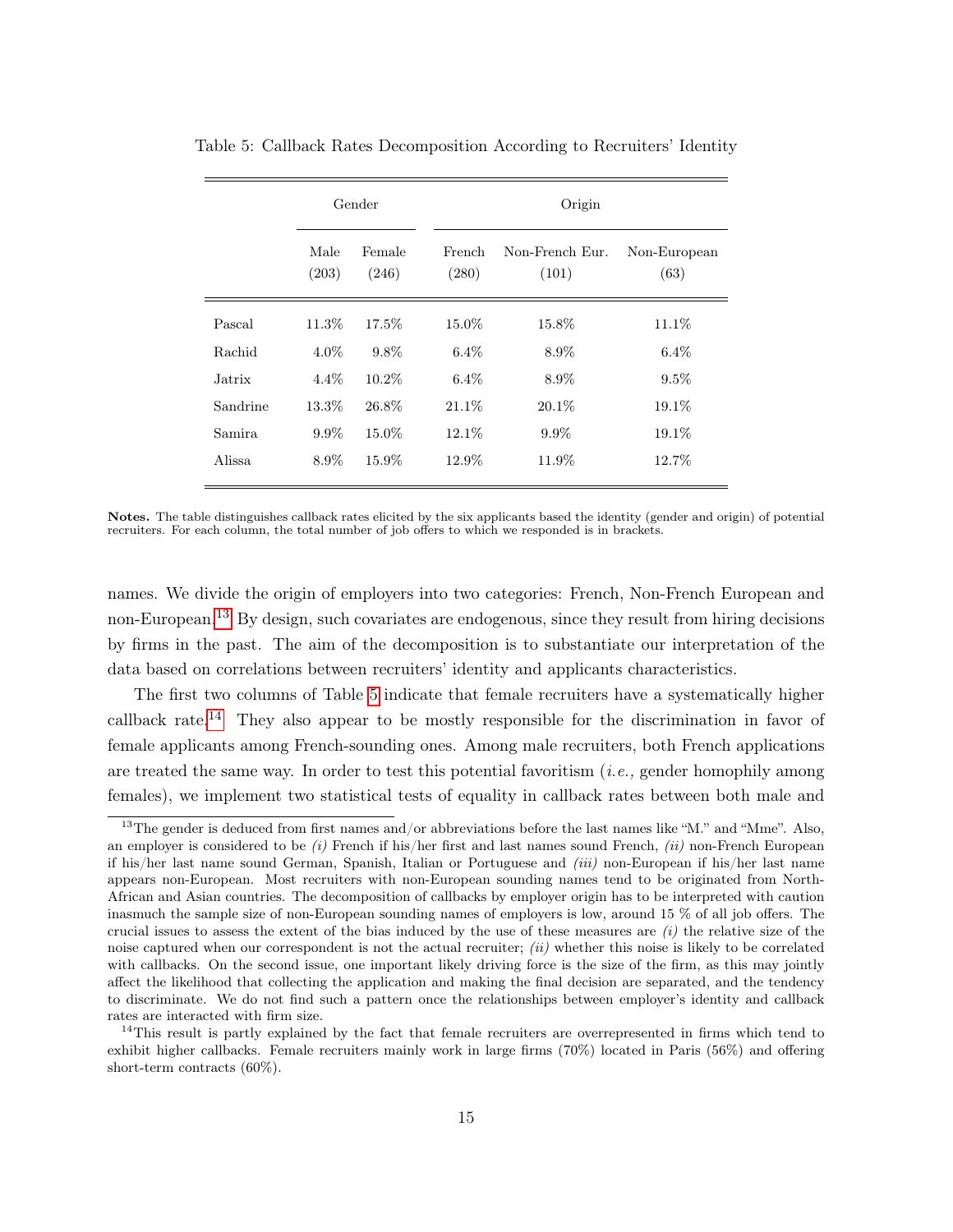female French applicants according to the gender of the employer. They confirm our conjecture: while callback rates between French applications are not significantly different when employers are male, they are different at a 1% level when employers are female.

The remaining three columns show that the degree of ethnic discrimination for both gender groups depends on the employers' origin. Ethnic discrimination against foreign applicants are entirely driven by the subsample of European recruiters. When the recruiters have a non-European sounding name, the level of ethnic discrimination for both gender groups is not statistically significant (recruiters whose first name and last name sound North-African play a key role to generate this result, as they represent about two thirds of the non-European recruiters). This result highlights the important role played by the favoritism for in-group members  $(i.e.,$  ethnic homophily) in shaping the hiring discrimination.

## 5 Robustness Tests

This section investigates the robustness of our results to the heterogeneity of employer's and job's characteristics, as well as to potential bias that may arise due to differences in the distribution of the unobservable characteristics across the French and the non-French applicants (Heckman and Siegelman, 1993; Heckman, 1998; Neumark, 2012). In appendix, we develop a simple theoretical model of employer decision making that allows the variance of the unobserved productivity to differs across ethnic groups, based on Neumark  $(2012)$ . We show $(i)$  how Probit estimates of the effect of race on callback rates can provide a bias measure of discrimination and  $(ii)$  how it is possible to correct for the bias.

## 5.1 Main Regression Results

In order to recover estimates of discrimination that are not biased by the difference in the variances of unobservables, we need identifying variables which impact the probability of hiring, regardless of ethnic origin. We exploit three identifying variables. We follow Neumark (2012) and use academic honors received by applicants.<sup>15</sup> We also use the type of jobs (assistant, secretary or account) and the type of job contract (short or long-term) as they tend to affect hiring (see Table 4) and their effects do not vary with ethnicity. These three variables can thus be used to define identifying restrictions because they vary from one applicant to another (either within or between job offers) and affect their success.

We first estimate the effect of ethnic background by pooling the data from both genders. Table 6 presents the estimation results from three specifications of the model, which gradually adds in the control variables (used as identifying variables in the heteroskedastic Probit estimation) to assess the sensitivity of our results to this choice. The top panel presents estimates derived from the

<sup>&</sup>lt;sup>15</sup>At the end of high-school, students have to take a national exam called "baccalauréat". According to the test scores, students can have academic honors (no honors, relatively good, good and very good honors).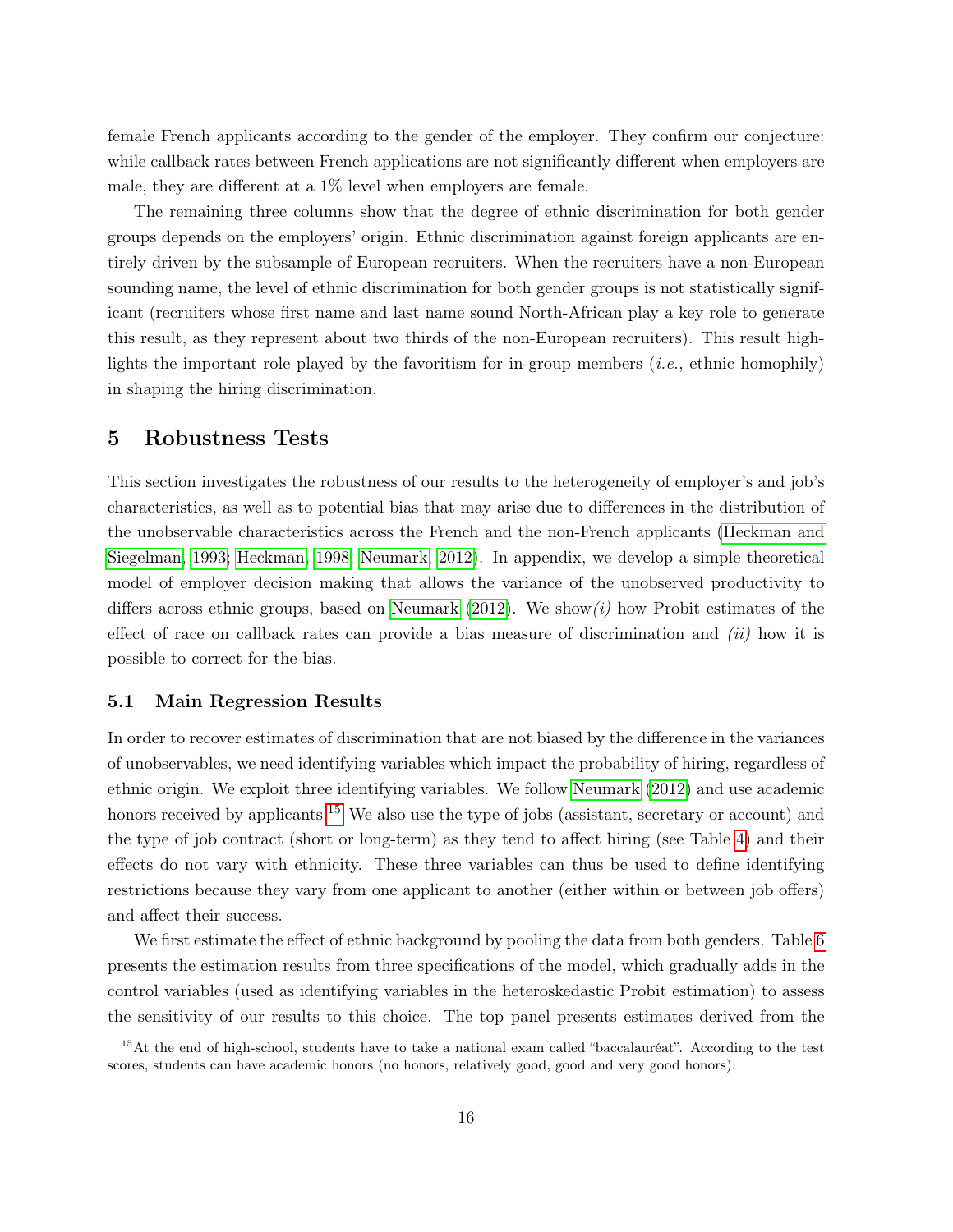|                          | Specification 1                        |               |                |                | Specification 2           |                |                | Specification 3                      |                |  |
|--------------------------|----------------------------------------|---------------|----------------|----------------|---------------------------|----------------|----------------|--------------------------------------|----------------|--|
|                          | Control<br>(1)                         | Signal<br>(2) | Overall<br>(3) | Control<br>(4) | Signal<br>(5)             | Overall<br>(6) | Control<br>(7) | Signal<br>(8)                        | Overall<br>(9) |  |
|                          | A. Basic Probit Model                  |               |                |                |                           |                |                |                                      |                |  |
| North Afr.               | $-0.084***$                            | $-0.053***$   | $-0.069***$    | $-0.084***$    | $-0.053***$               | $-0.069***$    | $-0.084***$    | $-0.053***$                          | $-0.069***$    |  |
|                          | $(-5.46)$                              | $(-3.73)$     | $(-6.58)$      | $(-5.45)$      | $(-3.74)$                 | $(-6.58)$      | $(-5.48)$      | $(-3.74)$                            | $(-6.59)$      |  |
| Foreign                  | $-0.078***$                            | $-0.054***$   | $-0.067***$    | $-0.078***$    | $-0.054***$               | $-0.067***$    | $-0.078***$    | $-0.054***$                          | $-0.067***$    |  |
|                          | $(-4.95)$                              | $(-3.66)$     | $(-6.14)$      | $(-4.95)$      | $(-3.66)$                 | $(-6.13)$      | $(-4.99)$      | $(-3.65)$                            | $(-6.15)$      |  |
| Male                     | $-0.038***$                            | $-0.057***$   | $-0.048***$    | $-0.038***$    | $-0.057***$               | $-0.048***$    | $-0.038***$    | $-0.057***$                          | $-0.048***$    |  |
|                          | $(-2.59)$                              | $(-3.52)$     | $(-4.35)$      | $(-2.61)$      | $(-3.51)$                 | $(-4.36)$      | $(-2.60)$      | $(-3.50)$                            | $(-4.34)$      |  |
| Log-lik.                 | $-518.4$                               | $-519.0$      | $-1111.8$      | $-518.0$       | $-577.7$                  | $-1110.0$      | $-516.8$       | $-577.7$                             | $-1109.2$      |  |
|                          | <b>B.</b> Heteroscedastic Probit Model |               |                |                |                           |                |                |                                      |                |  |
| North Afr.               | $-0.093**$                             | $-0.056***$   | $-0.080***$    | $-0.093**$     | $-0.054***$               | $-0.082***$    | $-0.094***$    | $-0.054***$                          | $-0.083***$    |  |
|                          | $(-2.52)$                              | $(-2.81)$     | $(-4.53)$      | $(-2.39)$      | $(-2.77)$                 | $(-4.70)$      | $(-2.90)$      | $(-3.43)$                            | $(-4.56)$      |  |
| Foreign                  | $-0.099***$                            | $-0.069***$   | $-0.074***$    | $-0.098***$    | $-0.066***$               | $-0.074***$    | $-0.097***$    | $-0.066***$                          | $-0.076***$    |  |
|                          | $(-4.63)$                              | $(-3.38)$     | $(-4.32)$      | $(-4.49)$      | $(-3.44)$                 | $(-4.47)$      | $(-4.81)$      | $(-3.43)$                            | $(-4.40)$      |  |
| Male                     | $-0.030*$                              | $-0.056***$   | $-0.047***$    | $-0.030$       | $-0.057***$               | $-0.047***$    | $-0.032**$     | $-0.057***$                          | $-0.046***$    |  |
|                          | $(-1.66)$                              | $(-3.30)$     | $(-3.80)$      | $(-1.61)$      | $(-3.43)$                 | $(-3.85)$      | $(-2.08)$      | $(-3.43)$                            | $(-3.77)$      |  |
| Log-lik.                 | $-577.2$                               | $-578.1$      | $-1111.3$      | $-516.6$       | $-576.7$                  | $-1109.3$      | $-515.5$       | $-576.7$                             | $-1108.4$      |  |
| Identifying<br>Variables |                                        | Type of Job   |                |                | Type of Job, Job Contract |                |                | Type of Job, Job Contract,<br>Honors |                |  |
| N                        | 1,512                                  | 1,512         | 3,024          | 1,512          | 1,512                     | 3,024          | 1,512          | 1,512                                | 3,024          |  |

## Table 6: Conditional Estimates of Homophily

Notes. \*\*\*, \*\*, \* denote statistical significance from zero at the 1%, 5%, 10% significance level. The dependent variable in each specification is an indicator of whether or not an application received a callback from an employer. T-statistics are indicated in parentheses below the point estimate. The table reports the marginal effects of ethnicity and gender on the likelihood of eliciting a callback from both homoscedastic and heteroscedastic Probit models. Panel A presents the homoscedastic Probit model while Panel B presents the heteroscedastic Probit model. Identifying variables included are noted in the bottom panel. For each regression, we provide the value of the log-likelihood. Standard errors are clustered at the firm level.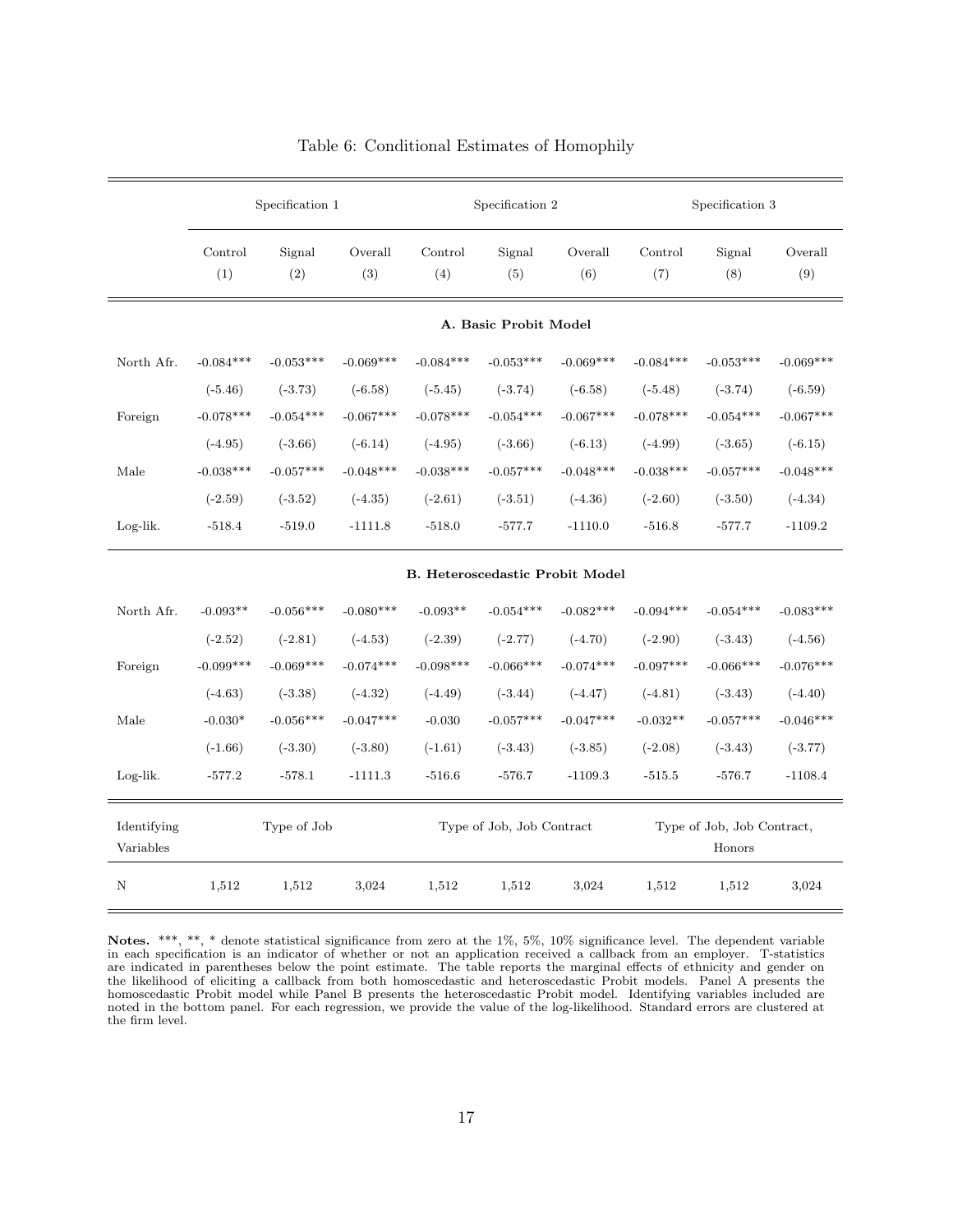homoskedastic Probit model, whereas the bottom panel presents results from a heteroskedastic Probit model. In each model, the effect of ethnic background is captured by two dummies. The first row presents the coefficient on a dummy variable which is equal to one if an individual has a North African name. The second row presents the coefficient on a dummy variable which is equal to one if an individual has a foreign-sounding name that is unidentifiable to French employers. The results are split between applications which include a signal of ability in the French language, and those which do not. Overall, the sign and magnitudes of our results are robust to the inclusion of different sets of identifying variables. The marginal effects from the heteroskedastic specification are always very close to those from the Probit estimates, indicating that differences in the distribution of the unobservables across the French and the non-French applicants do not play a major role in our experiment.

Reassuringly, both models reaffirm the experimental results found in the descriptive statistics. Applicants with both North African and unidentifiable Foreign names face a significantly reduced probability of receiving a callback in comparison to applicants with French names. Moreover, the coefficient on having a North African name is not significantly different from the coefficient on a Foreign name, suggesting that all individuals with non-French names face discrimination in the French labor market. This result indicates that discrimination is directed against all non-majority ethnic groups, and highlights the importance of homophily in hiring discrimination.

Moreover, Table 6 provides evidence of statistical discrimination. In the full sample, the effect of a non-French name on callbacks pools the effects of statistical and taste based discrimination. Statistical discrimination arises from a (real or perceived) gap in the mean or variance of characteristics of ethnic groups, as employers use ethnicity as a proxy for unobservable characteristics. The extent of this phenomenon is measured by contrasting the estimates from columns 1, 4, and 7—that restrict the sample to resumes that did not include a signal of proficiency in the French language—while columns 2, 5 and 8—that restrict the sample to resumes that include a signal of strong abilities in the French language. Both the ordinary Probit and the heteroskedastic Probit models indicate that the inclusion of the language signal reduces discrimination faced by applicants with non-French names, indicating the employers do engage in statistical discrimination.<sup>16</sup>

#### 5.2 Asymmetric Effects by Gender

We now turn to conditional estimation of gender-specific discrimination, pooling the two non-French origins as a treatment dummy variable. Table 7 disaggregates the estimates of the effect of having an ethnic name on the probability of hiring for male, female and all applications. We also disaggregate the sample according to whether or not the signal was included in the resumes. Panel

<sup>&</sup>lt;sup>16</sup>However, the effect of the signal on callbacks for the non-French applicants is not significant with a t-test statistic (p-value) equal to -1.50 (0.13). As explained below, the effect of the signal on callbacks is mainly driven by the sub-sample of female identities.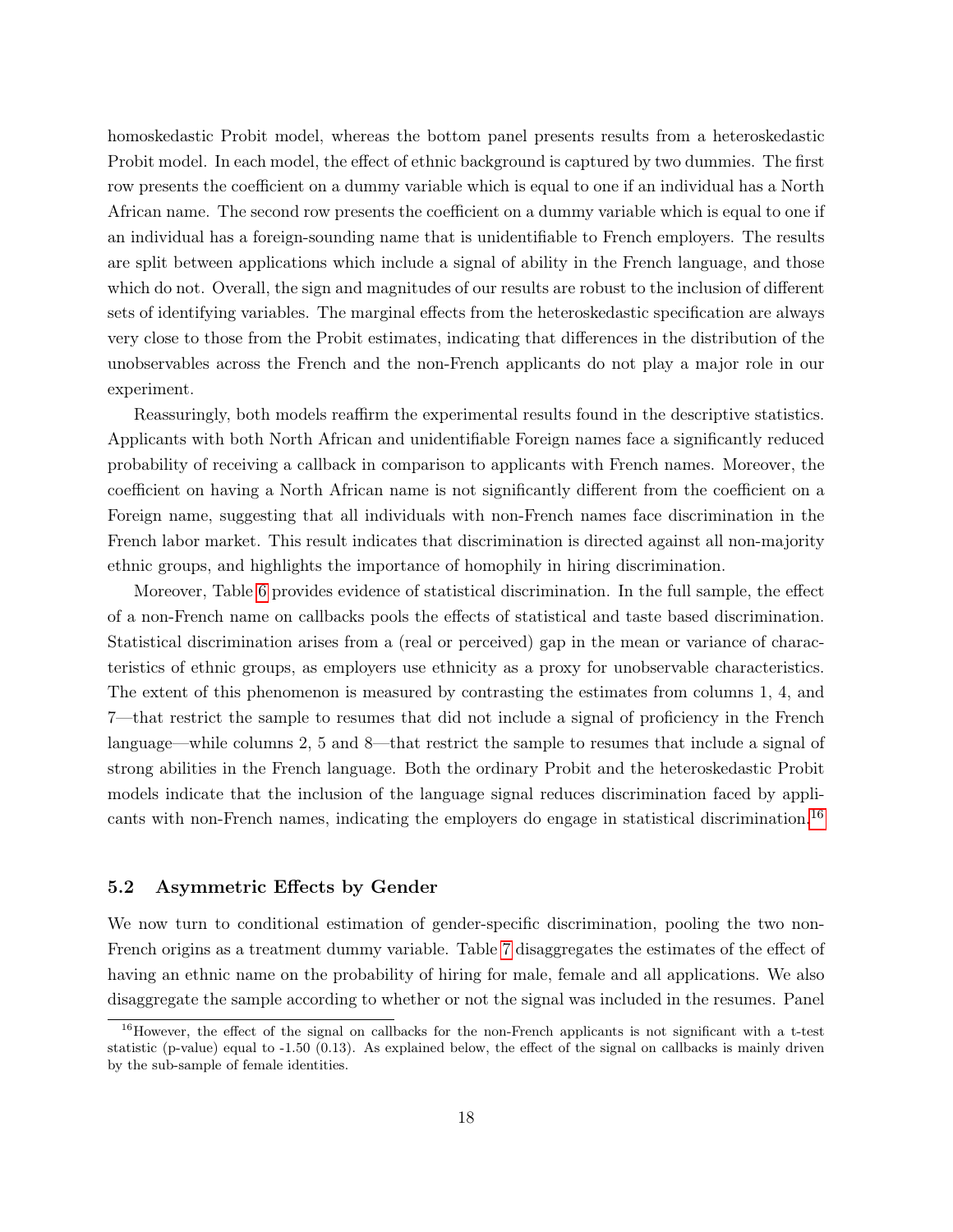|            | Male Applicants       |               |                |                | Female Applicants        |                                        |                | All Applicants |                |  |
|------------|-----------------------|---------------|----------------|----------------|--------------------------|----------------------------------------|----------------|----------------|----------------|--|
|            | Control<br>(1)        | Signal<br>(2) | Overall<br>(3) | Control<br>(4) | Signal<br>(5)            | Overall<br>(6)                         | Control<br>(7) | Signal<br>(8)  | Overall<br>(9) |  |
|            | A. Basic Probit Model |               |                |                |                          |                                        |                |                |                |  |
| Non-French | $-0.065***$           | $-0.067***$   | $-0.066***$    | $-0.098***$    | $-0.037*$                | $-0.069***$                            | $-0.082***$    | $-0.054***$    | $-0.068***$    |  |
|            | $(-3.95)$             | $(-4.21)$     | $(-5.76)$      | $(-5.21)$      | $(-1.86)$                | $(-5.04)$                              | $(-5.76)$      | $(-4.16)$      | $(-7.07)$      |  |
| Male       |                       |               |                |                |                          |                                        | $-0.038***$    | $-0.057***$    | $-0.048***$    |  |
|            |                       |               |                |                |                          |                                        | $(-2.59)$      | $(-3.50)$      | $(-4.34)$      |  |
| Log-lik.   | $-230.4$              | $-243.8$      | $-480.9$       | $-283.8$       | $-330.7$                 | $-625.2$                               | $-516.9$       | $-577.7$       | $-1109.2$      |  |
|            |                       |               |                |                |                          | <b>B. Heteroscedastic Probit Model</b> |                |                |                |  |
| Non-French | $-0.071***$           | $-0.074***$   | $-0.071***$    | $-0.106***$    | $-0.036$                 | $-0.073***$                            | $-0.085***$    | $-0.056***$    | $-0.073***$    |  |
|            | $(-3.69)$             | $(-3.64)$     | $(-4.75)$      | $(-4.12)$      | $(-1.20)$                | $(-4.56)$                              | $(-4.19)$      | $(-3.43)$      | $(-6.54)$      |  |
| Male       |                       |               |                |                | $\overline{\phantom{a}}$ | $\overline{a}$                         | $-0.038***$    | $-0.058***$    | $-0.049***$    |  |
|            |                       |               |                |                |                          |                                        | $(-2.56)$      | $(-3.63)$      | $(-4.35)$      |  |
| Log-lik.   | $-230.4$              | $-243.7$      | $-480.9$       | $-283.7$       | $-330.6$                 | $-625.1$                               | $-516.8$       | $-576.9$       | $-1108.8$      |  |
| N          | 756                   | 756           | 1,512          | 756            | 756                      | 1,512                                  | 1,512          | 1,512          | 3,024          |  |

#### Table 7: Conditional Estimates of Statistical Discrimination, by Gender

Notes. \*\*\*, \*\*, \* denote statistical significance from zero at the 1%, 5%, 10% significance level. T-statistics are indicated in parentheses below the point estimate. The dependent variable in each specification is an indicator of whether or not an application received a callback from an employer. The table reports the marginal effects of ethnicity and gender on the likelihood of eliciting a callback from both homoscedastic and heteroscedastic Probit models. Panel A presents the homoscedastic Probit model while Panel B presents the heteroscedastic Probit model. All specifications include type of job, type of job contract and academic honors. For each regression, we provide the value of the log-likelihood. Standard errors are clustered at the firm level.

A presents the estimation results from the homoskedastic Probit model, while Panel B presents the estimation results from the heteroskedastic Probit. The sign and significance of the coefficients of interest are consistent with the descriptive statistics and the results of Table 6. The results indicate evidence of a strong discrimination against minorities.

As well as differential levels of discrimination by gender, we also find differential reactions to the language signal by gender. Including the language signal drastically reduces discrimination for women. For men, there is some evidence of a reduction in discrimination however the results are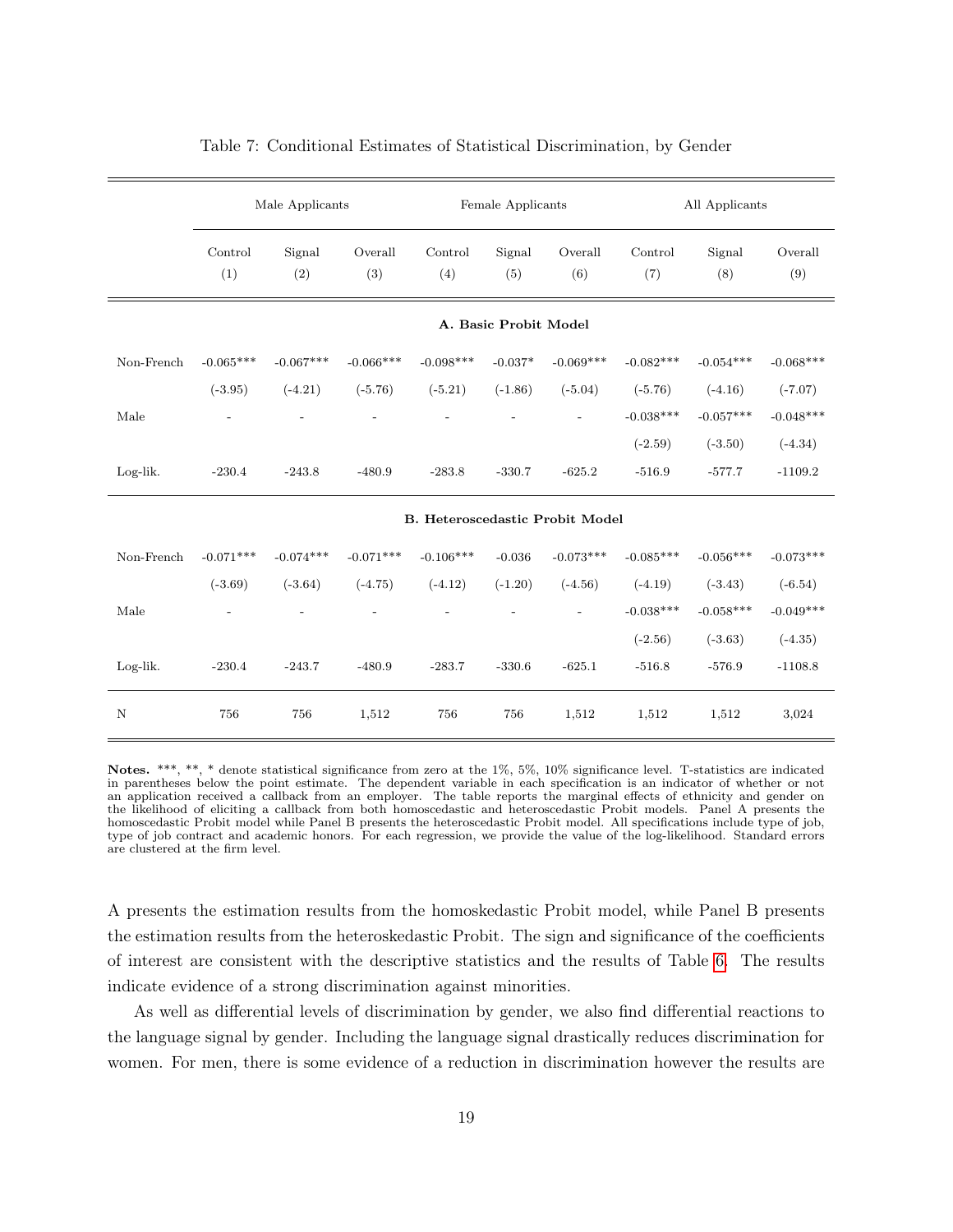|            |                | Assistant          | Secretary                   |               | Account        |               |  |  |  |  |
|------------|----------------|--------------------|-----------------------------|---------------|----------------|---------------|--|--|--|--|
|            | Control<br>(1) | Signal<br>(2)      | Control<br>(3)              | Signal<br>(4) | Control<br>(5) | Signal<br>(6) |  |  |  |  |
|            |                | A. Male Applicants |                             |               |                |               |  |  |  |  |
| Non-French | $-0.076***$    | $-0.098***$        | $-0.058*$                   | $-0.022$      | $-0.059**$     | $-0.052*$     |  |  |  |  |
|            | $(-2.84)$      | $(-3.75)$          | $(-1.71)$                   | $(-0.90)$     | $(-2.24)$      | $(-1.95)$     |  |  |  |  |
| Log-lik.   | $-88.8$        | $-107.2$           | $-66.9$                     | $-24.7$       | $-72.7$        | $-103.6$      |  |  |  |  |
|            |                |                    | <b>B.</b> Female Applicants |               |                |               |  |  |  |  |
| Non-French | $-0.097***$    | $-0.030$           | $-0.119***$                 | $-0.039$      | $-0.079***$    | $-0.050*$     |  |  |  |  |
|            | $(-2.92)$      | $(-0.96)$          | $(-3.22)$                   | $(-0.77)$     | $(-3.05)$      | $(-1.92)$     |  |  |  |  |
| Log-lik.   | $-116.8$       | $-139.8$           | $-93.4$                     | $-57.0$       | $-69.9$        | $-127.3$      |  |  |  |  |
| N          | 300            | 324                | 192                         | 156           | 264            | 276           |  |  |  |  |

Table 8: Conditional Estimates of Statistical Discrimination, by Gender and Type of Job

Notes. \*\*\*, \*\*, \* denote statistical significance from zero at the 1%, 5%, 10% significance level. T-statistics are indicated in parentheses below the point estimate. The dependent variable in each specification is an indicator of whether or not an application received a callback from an employer. The table reports the marginal effects of ethnicity on the likelihood of eliciting a callback from homoscedastic Probit model. Panel A presents the results for male applicants, while Panel B focuses on female applicants. All specifications include type of job contract and academic honors. For each regression, we provide the value of the log-likelihood. Standard errors are clustered at the firm level.

more ambiguous. The ordinary Probit models and the heteroskedastic Probit models indicate that the language signal has a much larger effect for female applicants than for male applicants. For women, Table 7 shows that when a language signal is included the marginal effect of non-French names reduces by 0.061 points. The difference between the two estimates is significant at the 1% level. However for men the inclusion of a language signal does not result in any significant change in the observed level of discrimination.

The three occupations we consider in the study are likely to require different skills, especially concerning language abilities. We thus further disaggregate the results provided in Table 7 across the three types of job (assistant accountant, secretary accountant and accountant) to which applications were sent. Table 8 provides the estimated effect of being non-French on the likelihood to receive a callback by gender, according to whether or not a language signal is included in applica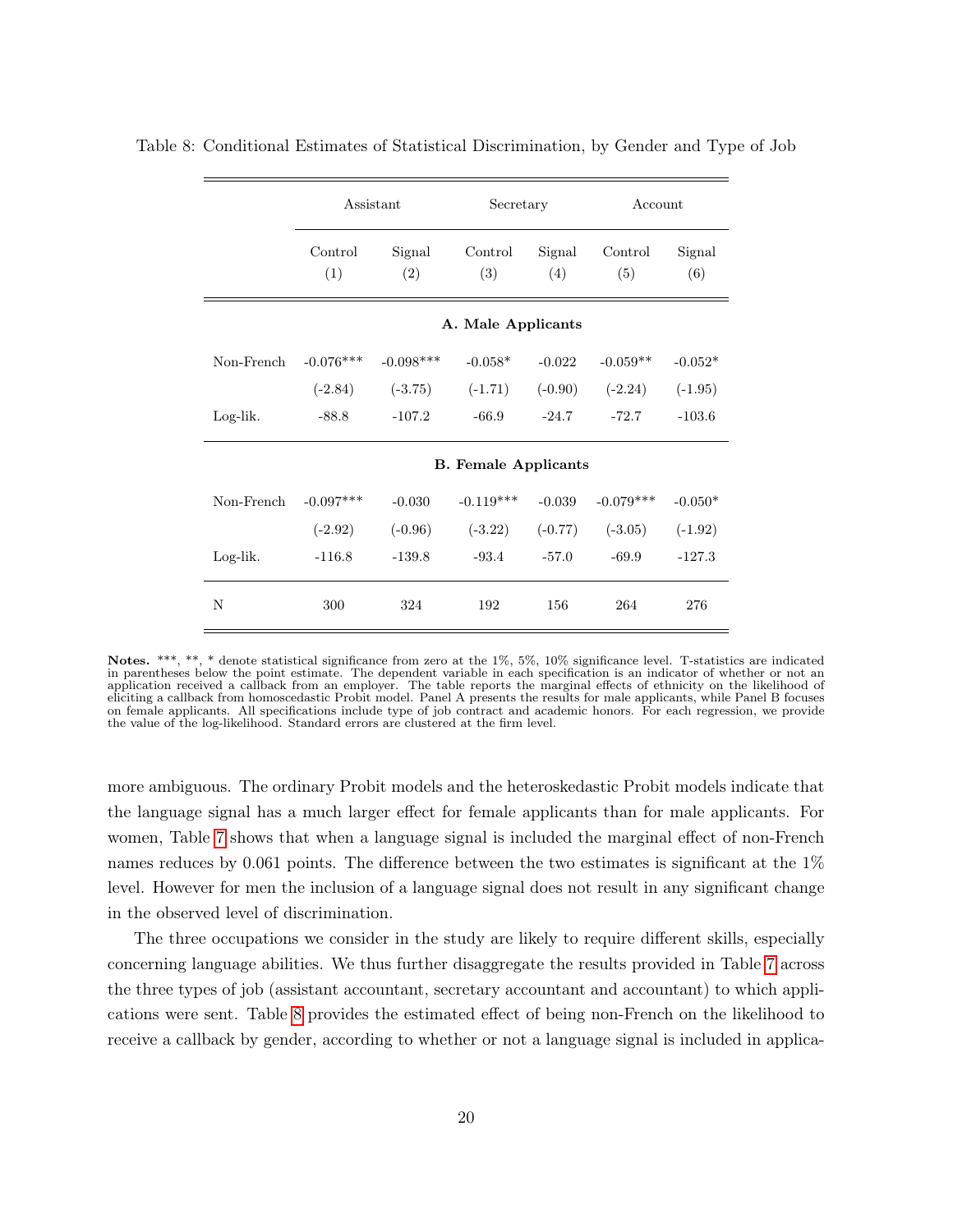tions.17 For assistant jobs, the estimates are similar to those presented in Table 7: the inclusion of a signal in resumes related to language skills removes ethnic discrimination in the group of women but does not affect discrimination against male minorities. However, our estimates indicate that language signal mitigates ethnic discrimination for both gender groups when focusing on secretarial jobs only. This result is consistent with the fact that language skills (e.g. ease of communication, writing and speaking) are relatively more valuable in secretarial jobs where these skills are key. Finally, we find that the signal is not sufficient to remove ethnic discrimination when applicants apply to accountant jobs, even for the group of women.

### 5.3 Heterogeneity

Table 9 assesses the robustness of our results to composition effects in the pool of job offers. Results are broken down according to two measures of neighborhood diversity as well as the gender and ethnic origin of the employer. Focusing first on diversity, Columns 1 and 2 break down the results by the percentage of foreign-born individuals in the locality. The sample is restricted to localities where more than 20% of the population is foreign-born in Column 1, while Column 2 restricts the sample to localities where less than 20% of the population is foreign-born. This split does not give rise to any noticeable difference: significant evidence of discrimination against applicants with non-French names is found in both areas with similar magnitude. This either suggests that discrimination does not vary with the share of immigrants around the job offer location, or that the share of immigrants is not a good proxy to capture the level of diversity in cities. To further investigate this dimension, Columns 3 and 4 present the results broken down by whether or not the employer is located in the city of Paris or in surrounding suburbs—as it is a well-known phenomenon that in Paris ethnic minorities tend to live outside the city proper in the banlieue, or suburbs. The results indicate that applicants with non-French names are discriminated against significantly in both the city of Paris and the suburbs. However the coefficient on non-French names indicates a greater disadvantage faced by non-French applicants in the city of Paris as opposed to the suburbs. This results is consistent with the findings of Jacquemet and Yannelis (2012) who find that in Chicago, where ethnic minorities tend to live in the city center, firms in the suburbs discriminate much more against African-American applicants than firms in the suburbs. In both cases, discrimination is greater in areas where a greater portion of the population hails from the majority group. In both Chicago and Paris, employers thus favor individuals from their own ethnic group according to location specific data, which is consistent with homophily.

The right-hand side of Table 9 also provides direct evidence of both ethnic and gender homophily. Columns 5 and 6 present results broken down by the ethnic origin of the recruiter, whether or not the recruiter has a European or non-European name. We only find significant

 $17$ Decomposing the effect of ethnic origin on elicited callbacks across types of job implies that we cannot use this latter dimension as an identifying variable when implementing our heteroskedastic probit regressions. In Table 8, we thus only run simple probit estimation.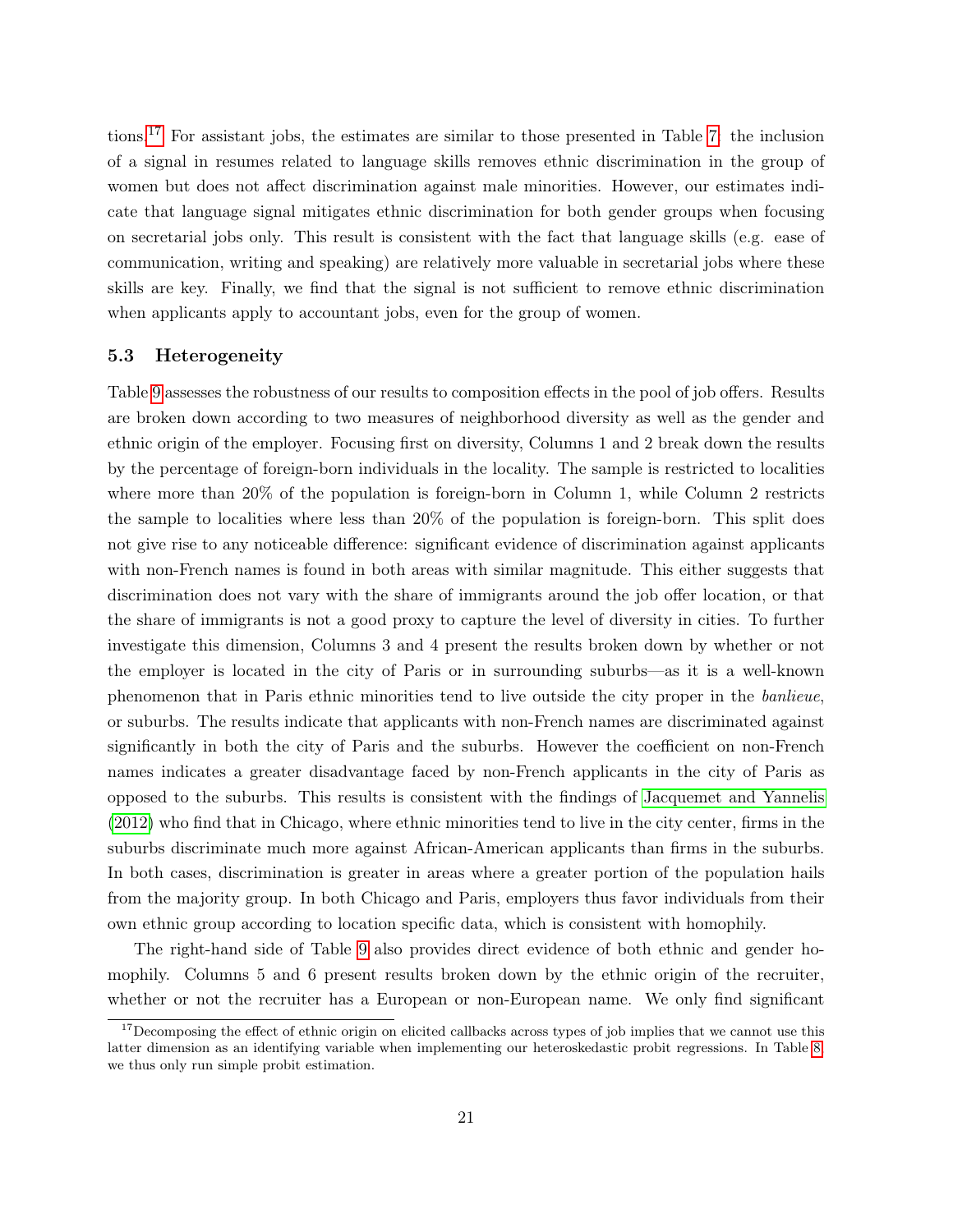|                |                       | Firm Location     |              |               | Recruiter Identity                     |                 |             |               |  |  |
|----------------|-----------------------|-------------------|--------------|---------------|----------------------------------------|-----------------|-------------|---------------|--|--|
|                | Diverse<br>(1)        | Homogenous<br>(2) | Paris<br>(3) | Suburb<br>(4) | European<br>(5)                        | Non-Eur.<br>(6) | Male<br>(7) | Female<br>(8) |  |  |
|                | A. Basic Probit Model |                   |              |               |                                        |                 |             |               |  |  |
| Non-French     | $-0.067***$           | $-0.073***$       | $-0.084***$  | $-0.059***$   | $-0.079***$                            | $-0.031$        | $-0.057***$ | $-0.095***$   |  |  |
|                | $(-6.15)$             | $(-3.62)$         | $(-4.75)$    | $(-5.19)$     | $(-6.97)$                              | $(-1.04)$       | $(-3.27)$   | $(-5.75)$     |  |  |
| Male           | $-0.046***$           | $-0.060*$         | $-0.039**$   | $-0.054***$   | $-0.053***$                            | $-0.075*$       | $-0.021$    | $-0.109***$   |  |  |
|                | $(-3.84)$             | $(-2.18)$         | $(-2.02)$    | $(-4.06)$     | $(-4.13)$                              | $(-2.26)$       | $(-0.58)$   | $(-2.83)$     |  |  |
| Log-likelihood | $-798.4$              | $-274.6$          | $-424.4$     | $-640.3$      | $-826.9$                               | $-139.7$        | $-336.7$    | $-607.7$      |  |  |
|                |                       |                   |              |               | <b>B. Heteroscedastic Probit Model</b> |                 |             |               |  |  |
| Non-French     | $-0.071***$           | $-0.071*$         | $-0.093***$  | $-0.066***$   | $-0.087***$                            | $-0.035$        | $-0.062***$ | $-0.095***$   |  |  |
|                | $(-5.26)$             | $(-1.83)$         | $(-4.28)$    | $(-4.81)$     | $(-6.43)$                              | $(-0.94)$       | $(-3.51)$   | $(-5.58)$     |  |  |
| Male           | $-0.047***$           | $-0.059**$        | $-0.041**$   | $-0.055***$   | $-0.539***$                            | $-0.075**$      | $-0.032$    | $-0.108***$   |  |  |
|                | $(-3.69)$             | $(-2.03)$         | $(-2.06)$    | $(-3.97)$     | $(-4.13)$                              | $(-2.25)$       | $(-0.43)$   | $(-2.70)$     |  |  |
| Log-likelihood | $-798.3$              | $-274.6$          | $-424.2$     | $-639.9$      | $-826.5$                               | $-139.7$        | $-147.0$    | $-256.1$      |  |  |
| N              | 2,370                 | 624               | 1,116        | 1,878         | 2,286                                  | 378             | 1,205       | 1,459         |  |  |

#### Table 9: Conditional Estimates of Heterogeneity of Discrimination

Notes. \*\*\*, \*\*, \* denote statistical significance from zero at the 1%, 5%, 10% significance level. T-statistics are indicated in parentheses below the point estimate. The dependent variable in each specification is an indicator of whether or not an application received a callback from an employer. The criteria by which each specification is restricted is given in the first row of the table. The table reports the marginal effects of ethnicity and gender on the likelihood of eliciting a callback from both homoscedastic and heteroscedastic Probit models. Panel A presents the homoscedastic Probit model while Panel B presents the heteroscedastic Probit model. All specifications include type of job, type of job contract and academic honors. Columns (7) and (8) include dummy variables for the origin of a recruiter and an interaction between the origin of the recruiter and the gender of the applicant. For each regression, we provide the value of the log-likelihood. Standard errors are clustered at the firm level.

discrimination against non-French applicants occurring for the set of recruiters with European names. While applicants with non-French names are also less likely to receive callbacks when the recruiter has a non-European name, the point estimate is much smaller than in the case of European recruiters and moreover is insignificant. We interpret this as direct evidence of homophilous discrimination: recruiters are more likely to call back applicants of a similar ethnic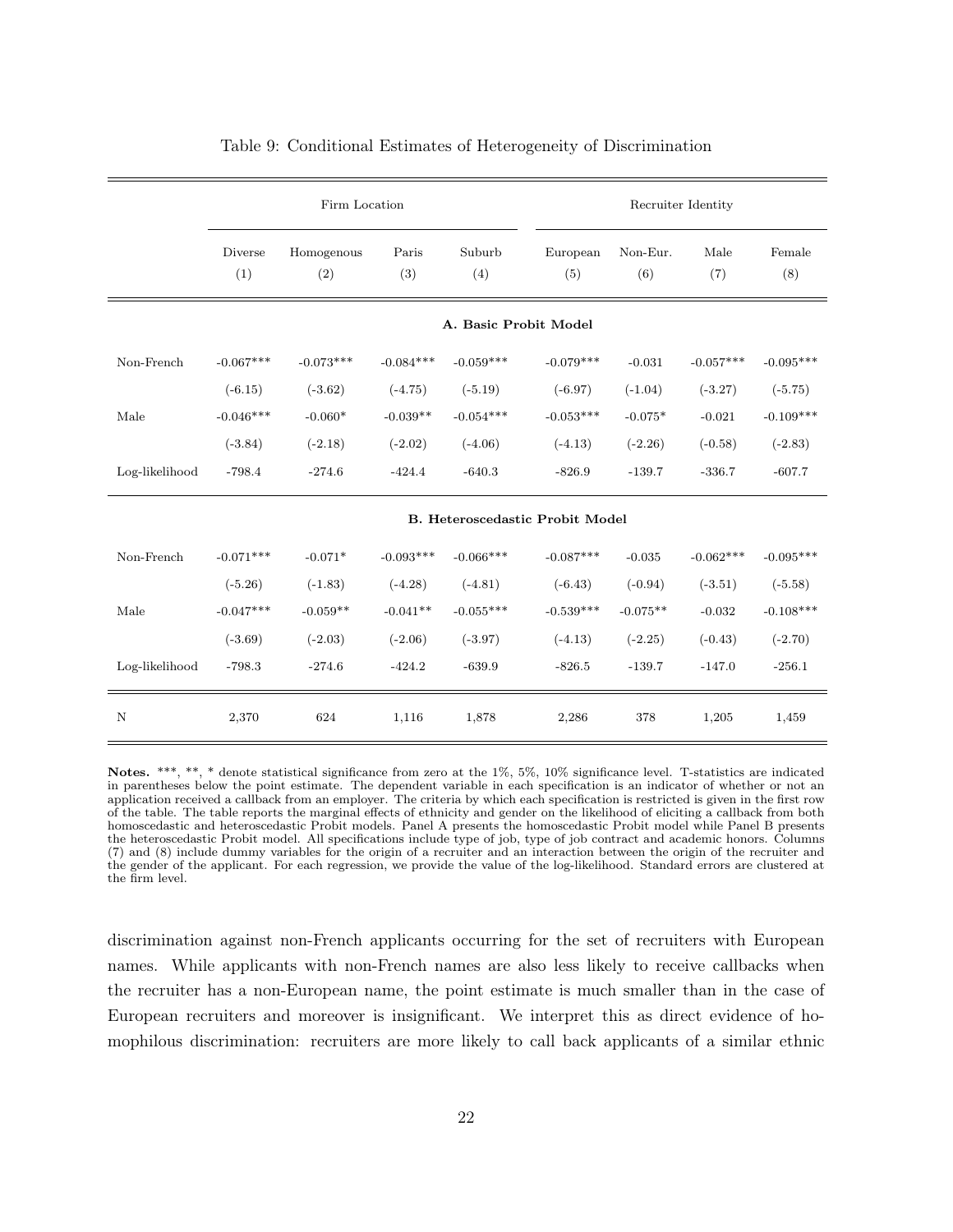origin.<sup>18</sup> Furthermore, Columns 7 and 8 also suggest that homophilous discrimination operates on the basis of gender as well as ethnic origin. Once the sample is split according to the gender of the recruiter, we find that female recruiters are significantly less likely to call back males, indicating that female recruiters prefer female applicants. This result is strongly driven by French female recruiters calling back more female applicants with French names. In particular, results from additional regressions show that once the sample is further split according to the origin of the applicant,gender homophily does not operate between French recruiters and non-French applicants: non-French males are always significantly discriminated against whatever the recruiter's gender. This confirms descriptive statistics evidence that ethnic homophily tends to overcome gender homophily.

## 6 Conclusion

This study makes two contributions. First, our experimental results indicate that 'non-French' applications are equally treated, and significantly disfavored relative to 'French' ones. At the initial job-screening stage, ethnic discrimination thus operates against all non-majority members. This result holds for the group of men and the group of women. Moreover, this discrimination is driven by recruiters calling back applicants from similar ethnic backgrounds. This highlights the important role played by ethnic homophily in shaping hiring discrimination. The results thus indicate that hiring discrimination may be faced by a large number of minority groups in a society, rather than being limited to some specific targeted groups.

Second, the study focuses on the underlying mechanisms behind homophily. We test for the role played by information about applicants' skills by including a signal in half the applications. The inclusion of a signal drastically undermines ethnic discrimination within the group of females, but it has a more ambiguous effect on discrimination against male minorities. Such an asymmetric impact indicates that the causes of discrimination are different across gender. The literature suggests a number of possible explanations for the differential effect of the language signal by gender. First, discrimination may be driven by the lack of information in the case of women, while information is not the key driver of discrimination towards men. If driven by information, it can be that employers discriminate men based on other characteristics than language skills e.g. computing skills. In that sense, the informational distance between the majority group and minorities may differ for male and female minorities (Lundberg and Startz, 2004). Alternatively, the informational content of the language skill signal can go beyond language abilities *per se*. For instance, employers may view language ability as a signal of assimilation. If, at the same time, employers are concerned with e.g., women becoming pregnant—since immigrant women in

<sup>&</sup>lt;sup>18</sup>European employers favoring French applicants is consistent with homophily. We observe reduced discrimination for North African candidates from non-European employers. This would be consistent with North African employers favoring North African candidates and other non-European employers discriminating against these applicants. Non-European employers are not all North African, so we are measuring a heterogeneous effect.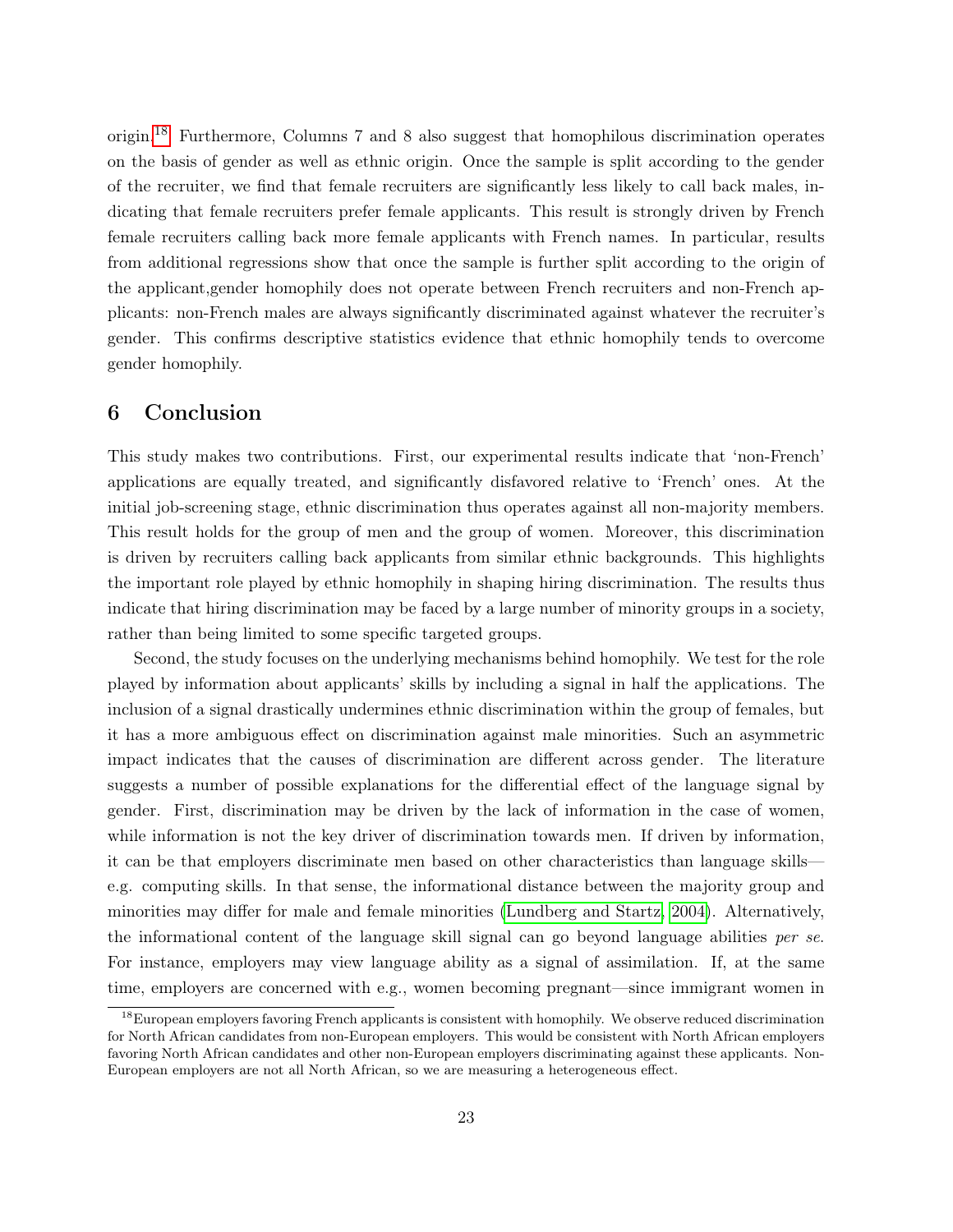France have higher birth rates (Westhoff and Frejka, 2007)—then the signal could be interpreted in terms of a lower "risk" of fertility. Our study however minimizes the noise induced by differences between applicants by considering a very narrow range of ages. Future work could explicitly test this hypothesis by varying applicants' age and interacting this variable with the signal. Last, the signal might be seen as more credible for women if, for instance, the activities added to the resumes are perceived as more feminine. Similarly, the asymmetric effect could be induced by homophily in the accounting sectors in which women are highly represented. If employers prefer female applicants in the sectors studied, and give extra consideration to female applicants, the signal will only affect female applicants through implicit discrimination (as suggested by Dechief and Oreopoulos, 2012): employers may carefully read only the content of applications of females. Under this last interpretation, the channels through which discrimination affects men and women are identical. The perceived asymmetry would be only driven by employers preferring female applicants in the sectors studied, and the corresponding extra attention paid to female applicants.

These results thus open interesting avenues for future studies. First, a wider range of skills could be introduced as a signal treatment variable in order to document the whole scope of skills involved in belief based discrimination. Our results also show some heterogeneity in the effect of the signal according to the occupation considered, supporting the idea that the signal is used to infer applicants' skills that are unobserved to the employer. This occupation specific effect of the signal raise potential implications for a wider range of occupations, such as blue collar professions and male intensive positions which could be studied in future work.

The fact that language skills are identified as an important source of variation in callbacks has policy implications. The fact that employers are using language skills to discriminate amongst candidates should turn attention to the implementation of learning and certification programs designed to improve language abilities. Such programs should be devoted to provide and certify sufficient language abilities for all applicants. A label could therefore be transcribed in resumes so as to modify employer beliefs or perception on applicant language skills.

## References

- Adida, C., D. Laitin, and M. Valfort (2010): "Identifying barriers to Muslim integration in France," Proceedings of the National Academy of Sciences, 107(52), 22384–22390.
- ALTONJI, J., AND C. PIERRET (2001): "Employer Learning and Statistical Discrimination," Quarterly Journal of Economics, 116(1), 313–350.
- ARROW, K. (1973): "The Theory of Discrimination," in *Discrimination in Labor Markets*, ed. by O. Ashenfelter, and A. Rees. Princeton University Press, Princeton (NJ).
- BECKER, G. S. (1971): The Economics of Discrimination. University of Chicago Press, Chicago (IL).
- BERTRAND, M., AND S. MULLAINATHAN (2004): "Are Emily and Greg More Employable than Lakisha and Jamal? A Field Experiment on Labor Market Discrimination," American Economic Review, 94(4), 991–1013.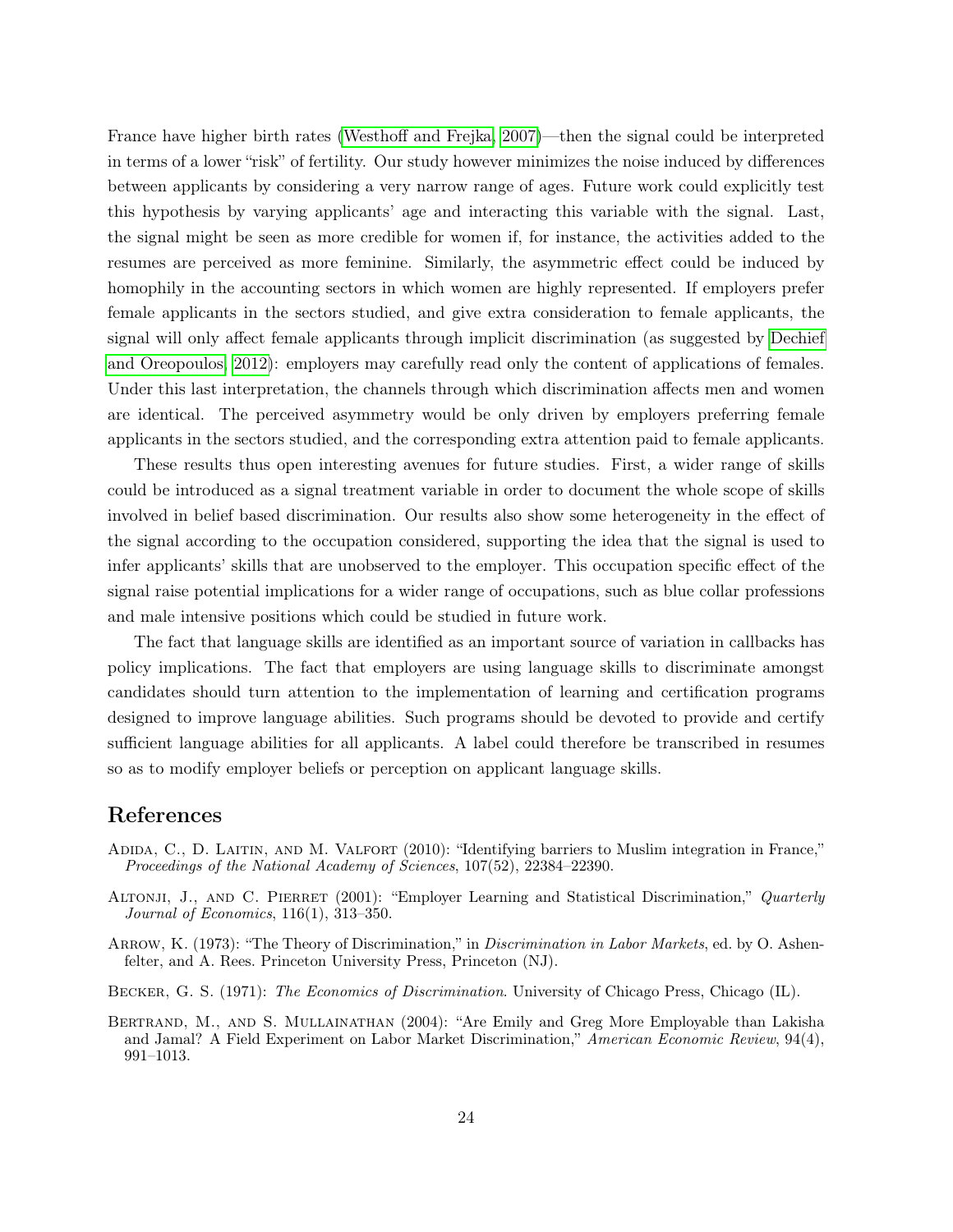- Booth, A., A. Leigh, and E. Varganova (2012): "Does Ethnic Discrimination Vary Across Minority Groups? Evidence from a Field Experiment," Oxford Bulletin of Economics and Statistics, 74(4), 547– 573.
- BRAMOULLÉ, Y., AND B. W. ROGERS (2009): "Diversity and Popularity in Social Networks," CIRPEE Discussion Paper, 09(03).
- Carlsson, M., and D.-O. Rooth (2007): "Evidence of ethnic discrimination in the Swedish labor market using experimental data," Labour Economics, 14(4), 716–729.
- Chiswick, B. R., and C. Houseworth (2011): "Ethnic intermarriage among immigrants: Human capital and assortative mating," Review of Economics of the Household, 9(2), 149–180.
- Crenshaw, K. (1991): "Mapping the Margins: Intersectionality, Identity Politics, and Violence against Women of Color," Stanford Law Review, 43(6), 1241–1299.
- Currarini, S., M. O. Jackson, and P. Pin (2009): "An Economic Model of Friendship: Homophily, Minorities, and Segregation," Econometrica, 77(4), 1003–1045.
- CURRARINI, S., AND F. MENGEL (2012): "Identity, Homophily and In-Group Bias," FEEM Working Paper.
- Daussin, J.-M., S. Keskpaik, and T. Rocher (2011): "L'évolution du nombre d'élèves en difficulté face à l'écrit depuis une dizaine d'années," INSEE, France, Portrait Social.
- DECHIEF, D., AND P. OREOPOULOS (2012): "Why do some employers prefer to interview Matthew but not Samir? New evidence from Toronto, Montreal and Vancouver," CLSRN Working Papers, (2012-8).
- DOLEAC, J., AND L. STEIN (2013): "The Visible Hand: Race and Online Market Outcomes," Economic Journal, 123(572), F469–F492.
- DUGUET, E., L. DU PARQUET, Y. L'HORTY, AND P. PETIT (2015): "First Order Stochastic Dominance and the Measurement of Hiring Discrimination: A Ranking Extension of Correspondence Testings with an Application to Gender and Origin," Annals of Economics and Statistics, Forthcoming.
- DUGUET, E., N. LEANDRI, Y. L'HORTY, AND P. PETIT (2010): "Are young French jobseekers of ethnic immigrant origin discriminated against? A controlled experiment in the Paris area," Annals of Economics and Statistics, pp. 187–215.
- GIULIANO, L., D. LEVINE, AND J. LEONARD (2009): "Manager Race and the Race of New Hires," Journal of Labor Economics, 27(4), 589–631.
- GIULIANO, L., D. I. LEVINE, AND J. LEONARD (2011): "Racial Bias in the Manager-Employee Relationship: An Analysis of Quits, Dismissals, and Promotions at a Large Retail Firm," Journal of Human Resources, 46(1), 26–52.
- GOLDBERG, M. S. (1982): "Discrimination, Nepotism, and Long-Run Wage Differentials," Quarterly Journal of Economics, 97(2), 307–319.
- Grossbard, S. A., J. I. Gimenez-Nadal, J. A. Molina, et al. (2014): "Racial intermarriage and household production," Review of Behavioral Economics, 1(4), 295-347.
- GROSSBARD-SHECHTMAN, S. (1993): On the economics of marriage: a theory of marriage labor and divorce. Boulder Colorado/Oxford England Westview Press 1993.
- Habyarimana, J. P., M. Humphreys, D. N. Posner, and J. Weinstein (2007): "Why Does Ethnic Diversity Undermine Public Goods Provision?," American Political Science Review, 101(4), 709–725.
- Hamm, J. V. (2000): "Do birds of a feather flock together? The variable bases for African American, Asian American, and European American adolescents' selection of similar friends," Developmental Psychology, 36(2), 209–219.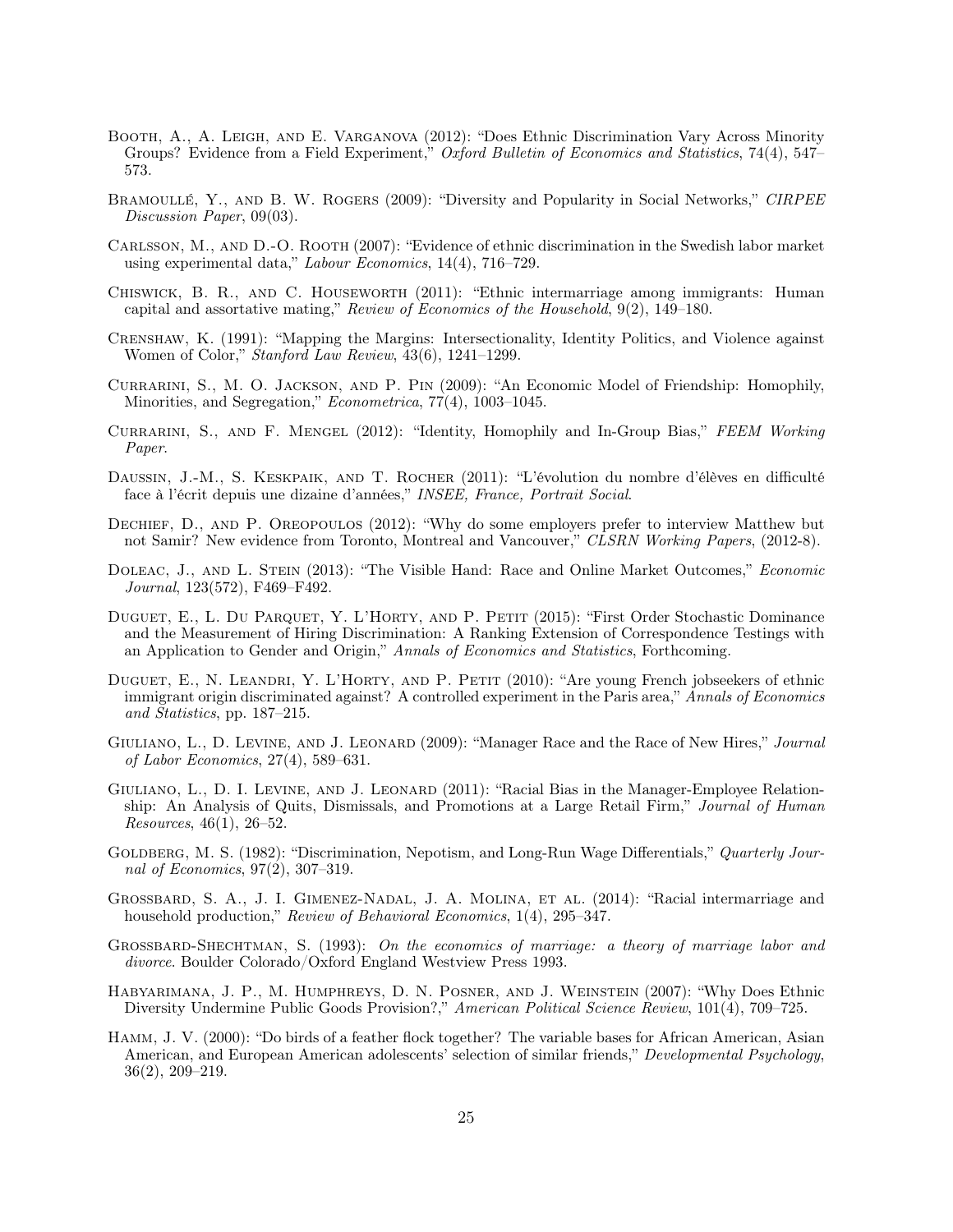HECKMAN, J., AND P. SIEGELMAN (1993): Clear and Convincing Evidence: Measurement of Discrimination in Americachap. The Urban Institute Audit Studies: Their Methods and Findings, pp. 187–258. The Urban Institute Press, Washington, D.C.

HECKMAN, J. J. (1998): "Detecting Discrimination," *Journal of Economic Perspectives*, 12(2), 101–116.

- IBARRA, H. (1995): "Race, opportunity, and diversity of social circles in managerial networks," Academy of management journal, 38(3), 673–703.
- Jackson, M. O., and B. W. Rogers (2007): "Meeting Strangers and Friends of Friends: How Random Are Social Networks?," American Economic Review, 97(3), 890–915.
- Jacquemet, N., and C. Yannelis (2012): "Indiscriminate Discrimination: A Correspondence Test for Ethnic Homophily in the Chicago Labor Market," Labour Economics, 19(6), 824–832.
- KETS, W., AND A. SANDRONI (2014): "A belief-based theory of homophily," mimeo.
- KOSSINETS, G., AND D. J. WATTS (2009): "Origins of Homophily in an Evolving Social Network," American Journal of Sociology,  $115(2)$ ,  $405-450$ .
- LAZARSFELD, P., AND R. K. MERTON (1954): "Friendship as a Social Process: A Substantive and Methodological Analysis," in Freedom and Control in Modern Society, ed. by M. Berger, T. Abel, and C. Page, pp. 18–66. Van Nostrand, New-York (NJ).
- Lincoln, J. R., and J. Miller (1979): "Work and friendship ties in organizations: A comparative analysis of relation networks," Administrative science quarterly, pp. 181–199.
- LUNDBERG, S., AND R. STARTZ (2004): "Information and Racial Exclusion," Journal of Population Economics, 20(3), 621–642.
- McPherson, M., L. Smith-Lovin, and J. Cook (2001): "Birds of a Feather: Homophily in Social Networks," Annual Review of Sociology, 27, 415–444.
- Mollica, K. A., B. Gray, and L. K. Treviño (2003): "Racial Homophily and Its Persistence in Newcomers' Social Networks," Organization Science, 14(2), 123–136.
- Neumark, D. (2012): "Detecting Discrimination in Audit and Correspondence Studies," Journal of Human Resources, 47(4), 1128–1157.
- Oreopoulos, P. (2011): "Why Do Skilled Immigrants Struggle in the Labor Market? A Field Experiment with Six Thousand Resumes," American Economic Journal: Economic Policy, 3(4), 148–171.
- PAGER, D., B. WESTERN, AND B. BONIKOWSKI (2009): "Discrimination in a Low-Wage Labor Market: A Field Experiment," American Sociological Review, 74(5), 777–799.
- PHELPS, E. S. (1972): "The Statistical Theory of Racism and Sexism," American Economic Review, 62(4), 659–661.
- Putnam, R. D. (2007): "E Pluribus Unum: Diversity and Community in the Twenty-first Century," Scandinavian Political Studies, 30(2), 137–174.
- RAMACHANDRAN, R., AND C. RAUH (2013): "Discrimination without Taste How Discrimination can spillover and persist," Working paper.
- RIACH, P. A., AND J. RICH (2002): "Field Experiments of Discrimination in the Market Place," Economic Journal, 112(483), F480–F518.
- Salamanca, N., and J. Feld (2016): "A short note on discrimination and favoritism in the labor market," The BE Journal of Theoretical Economics.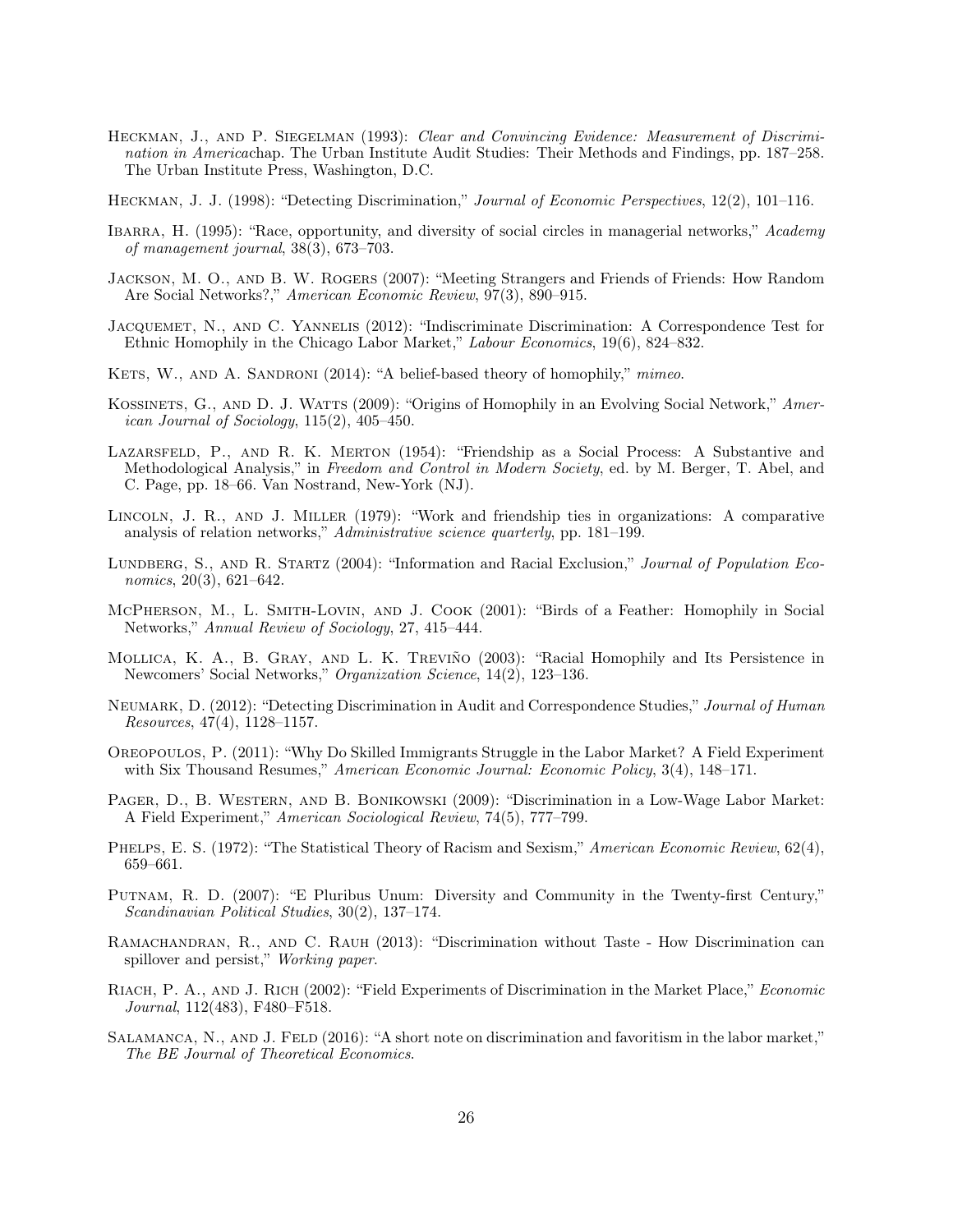- SHRUM, W., N. H. CHEEK JR, AND S. MACD (1988): "Friendship in school: Gender and racial homophily," Sociology of Education, pp. 227–239.
- STOLL, M. A., S. RAPHAEL, AND H. J. HOLZER (2004): "Black job applicants and the hiring officer's race," Industrial and Labor Relations Review, 57(2), 267–287.
- Trimaille, C. (2004): "Pratiques langagiéres chez des adolescents d'origine maghrébine," Hommes et Migrations, pp. 66–73.
- Vallet, L.-A., and J.-P. Caille (1996): "Niveau en français et en mathématiques des élèves étrangers ou issus de l'immigration," Économie et statistique, 293(1), 137–153.
- Vigil, J. M., and K. Venner (2012): "Prejudicial behavior: More closely linked to homophilic peer preferences than to trait bigotry.," Behavioral and Brain Sciences, 35(6), 448–449.
- WESTHOFF, C., AND T. FREJKA (2007): "Religiousness and Fertility among European Muslims," Population and Development Review, 33(4), 785–809.
- WIMMER, A., AND K. LEWIS (2010): "Beyond and Below Racial Homophily: ERG Models of a Friendship Network Documented on Facebook," American Journal of Sociology, 116(2), 583–642.
- YATCHEW, A., AND Z. GRILICHES (1985): "Specification Error in Probit Models," Review of Economics and Statistics, 67(1), 134–139.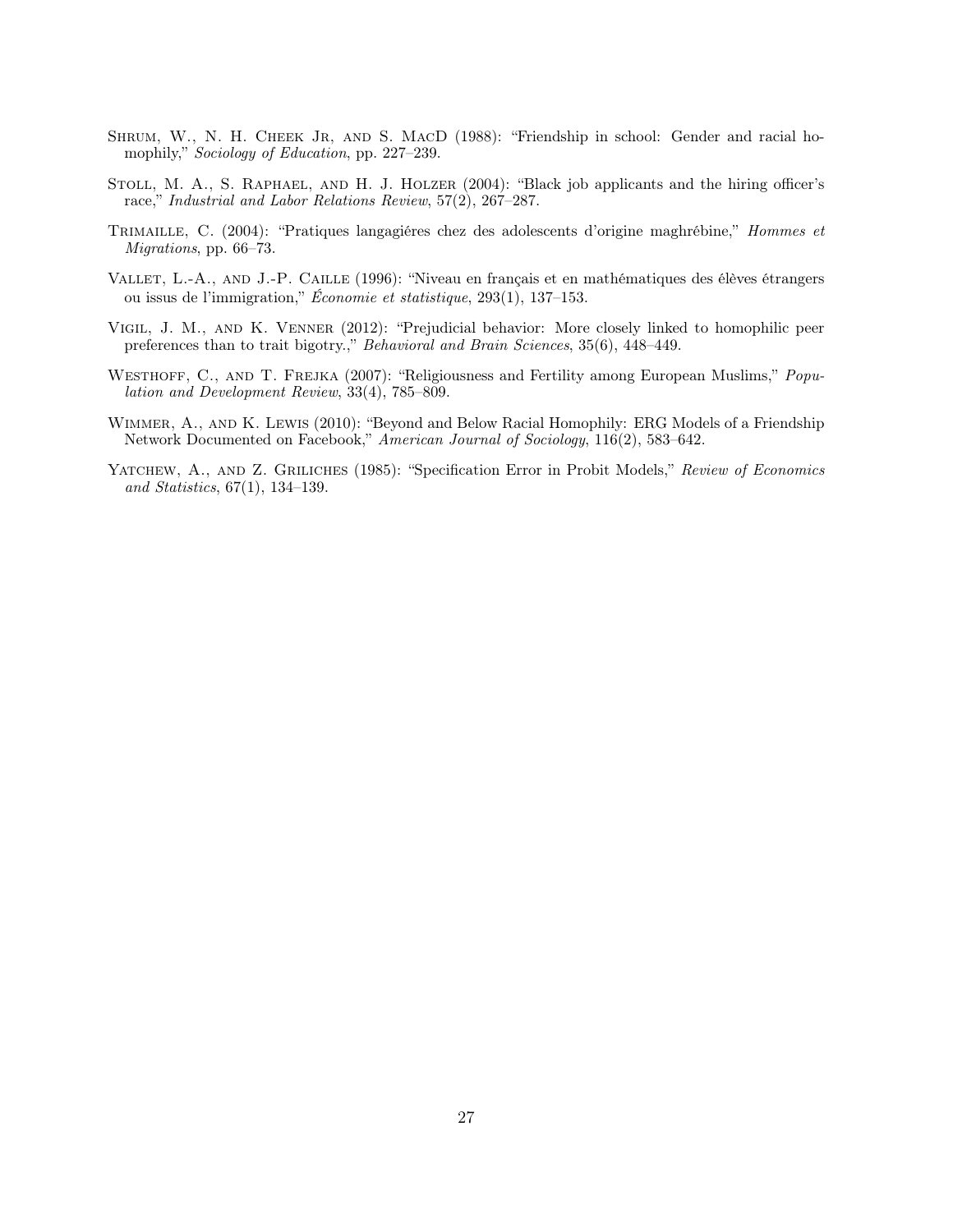## Appendix

## A Hiring Discrimination with heteroskedastic Unobserved Heterogeneity

The data generating process of a correspondence study stems from employers treatment of the content of the applications. We denote  $P_i^*(J, X, Z)$  the productivity of an application i in a given position. This productivity depends on the job's characteristics (measured mainly through firm specific variables) J. At the individual level, productivity results from two components: a set of individual characteristics that are observable to both the econometrician and the employer,  $X_i$ ; and a component which is unobservable to them both,  $Z_i$ . We assume that ethnicity, denoted  $R_i = 0$ for non-minorities (e.g., whites) and  $R_i = 1$  for minorities (e.g., North Africans), do not enter productivity directly.19 This allows focus on discrimination, which in this framework might occur for two reasons. First, let the employer callback decision be described by the latent variable  $T_i^*$ , which determines the treatment applied to a given application (it will drive a dichotomous choice variable below, but it can be thought of as any continuous outcome, such as  $e.q.$ , wage offers). Taste-based discrimination implies that such treatment depends not only on the productivity of the applicant but also on unproductive observable characteristics such as ethnicity:<sup>20</sup>

$$
T_i^* = T^*[P_i^*, R_i] = P_i^* + \gamma R_i = \delta J + \beta X_i + Z_i + \gamma R_i.
$$

Second, the invitation decision relies on employer's perceived productivity of applicant  $i$ , to whom  $Z_i$  is not observed while  $R_i$  is:

$$
\mathbb{E}[P_i^*(J, X, Z)|X, J, R_i] = \delta J + \beta X_i + \mathbb{E}(Z|R_i),
$$

which implies statistical discrimination as long as  $\mathbb{E}(Z|R_i) \neq \mathbb{E}(Z_i)$  – the unobserved productivity of an applicant is thought of as being dependent on ethnicity. When each employer receives two applications, one from a non-minority applicant and another from a minority one, discrimination shows up in the average differential treatment reserved to applications,

$$
\mathbb{E}[T^*|R=0] - \mathbb{E}[T^*|R=1] = \beta[\mathbb{E}(X|R=0) - \mathbb{E}(X|R=1)] + \mathbb{E}(Z|R=0) - \mathbb{E}(Z|R=1) + \gamma.
$$

<sup>&</sup>lt;sup>19</sup>To ease exposition, we focus on the two ethnicities case with  $R = 1$  for minority applicants, although the framework easily generalizes to more ethnic origins or to other specifications of the characteristics describing discriminated sub-populations, such as gender. It is also worth mentioning that we gather all sources of unobserved heterogeneity in  $Z$ . One can add an *i.i.d.* error term to the functionals without changing the main conclusions.

<sup>&</sup>lt;sup>20</sup>In the following, we will impose the linearity assumptions that will be used to estimate the model. Note that  $Z$  is not only unobserved to the econometrician but also to the employer in a correspondence test (as opposed, e.g. to an audit study, where employers might gather additional information by meeting experimental applicants). As a result, employer's decisions should be deterministic conditional on the observables. To ease exposition and save on notation, we assume that employers take their callback decisions based on a random draw in the relevant distribution of unobservables—which generates random variations in decisions across firms. As discussed in (Neumark, 2012, p.1135), an alternative way to arrive at a statistical model would be to assume random productivity differences across firms that are multiplicative in the observed productivity of a worker.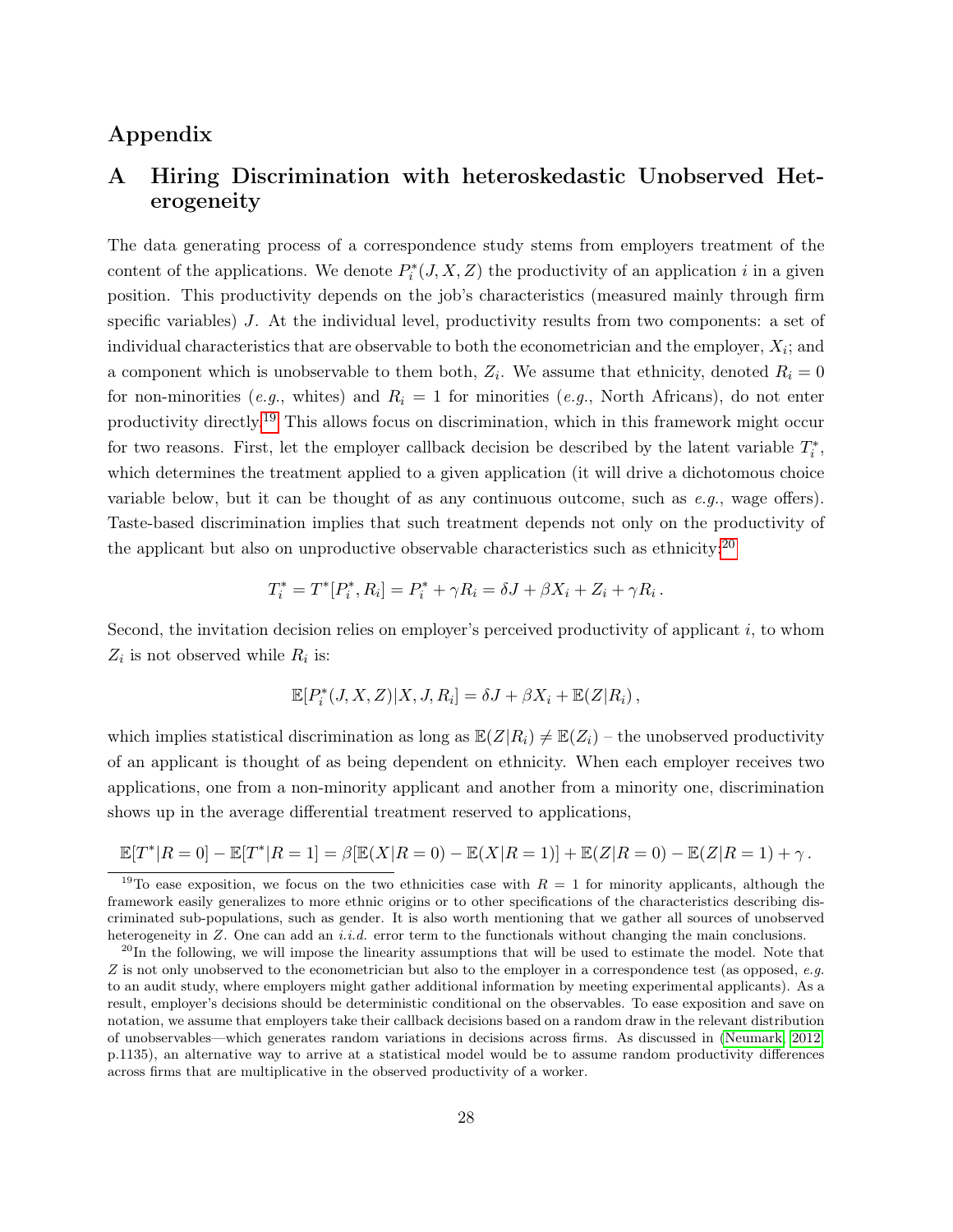By construction, this difference in callback cannot be driven by employer's characteristic. We thus omit the term  $\delta J$  below, implicitly including it in the deterministic part of the model,  $\beta X$ .

### A.1 The Content of Correspondence Test Data

By way of construction, a correspondence test controls the observables  $X$  in such a way that they do not systematically differ across sub-groups: the difference in observed characteristics must balance over job applications, hence  $\mathbb{E}(X|R=0) = \mathbb{E}(X|R=1).^{21}$  The difference in treatment over all job applications thus arises due to two parameters: taste based discrimination,  $\gamma$ , and statistical discrimination which induces a gap in the (perceived or actual) means of the unobserved productive characteristics  $\mathbb{E}(Z|R=0) - \mathbb{E}(Z|R=1)$ . Note that the two parameters can only be identified together unless the study provides enough control to guarantee that the distribution means are exactly equal, so that only taste based discrimination occurs.<sup>22</sup> However, all components of this aggregate effect arise as the result of an unequal treatment based on unproductive observable characteristics. As such, they correspond to the economic definition of discriminatory behavior: in the remaining, we thus focus on the identification of the gross handicap experienced by minority applicants,  $\mu$ —standing for the sum of these two parameters:  $\mu = \mathbb{E}(Z|R=0) - \mathbb{E}(Z|R=1) + \gamma$ .

As noted by Heckman and Siegelman (1993); Heckman (1998) the observational context of a correspondence study may lead to biased estimates if the variance of the error term is ethnicityspecific.<sup>23</sup> This is the case because the observed outcome is non-linearly related to the underlying discriminatory decisions. To see this explicitly, denote  $c$  the perceived quality threshold an applicant has to reach to be invited for an interview: the outcome variable of the experiment is  $T = \mathbf{1}[T^* > c]$ . Further assume that the unobserved productivity Z is *i.i.d* normally distributed in each ethnic sub-group, but with a (perceived or actual) variance that varies across groups. To ease of exposition, we denote  $\sigma_0^2 = Var(Z|R = 0)$  and  $\sigma_1^2 = Var(Z|R = 1)$ . The statistical model generating the observed outcome thus gives the following specifications for the probability of obtaining a callback:

$$
\mathbb{P}[T=1|R=1,X] = 1 - \Phi[(c - \mathbb{E}(Z|R=1) - \beta X + \gamma)/\sigma_1] = \Phi[(\beta X + \mathbb{E}(Z|R=1) + \gamma - c)/\sigma_1]
$$
  

$$
\mathbb{P}[T=1|R=0,X] = 1 - \Phi[(c - \mathbb{E}(Z|R=0) - \beta X)/\sigma_0] = \Phi[(\beta X + \mathbb{E}(Z|R=0) - c)/\sigma_0],
$$

where  $\Phi$  denotes the standard normal distribution. The difference between these two expressions is the empirical source of identification for discrimination. However, even in the extreme case

 $21$ This is the case for two reasons. First, the resumes are calibrated in such a way that all observed productive characteristics are equally likely. There still remains differences from one resume to another, but systematic differences across ethnicities are ruled out through randomization of the names-resumes matching.

 $22$ This condition is more likely to be met as the set of observable characteristics is wider. Still, the relative share of taste-based and statistical discrimination in the aggregate effect of ethnicity remains a matter of interpretation and cannot be empirically tested even in this kind of framework.

<sup>&</sup>lt;sup>23</sup>The general principle that heteroskedasticity causes the coefficient estimates in discrete choice models to be inconsistent draws back to Yatchew and Griliches (1985).